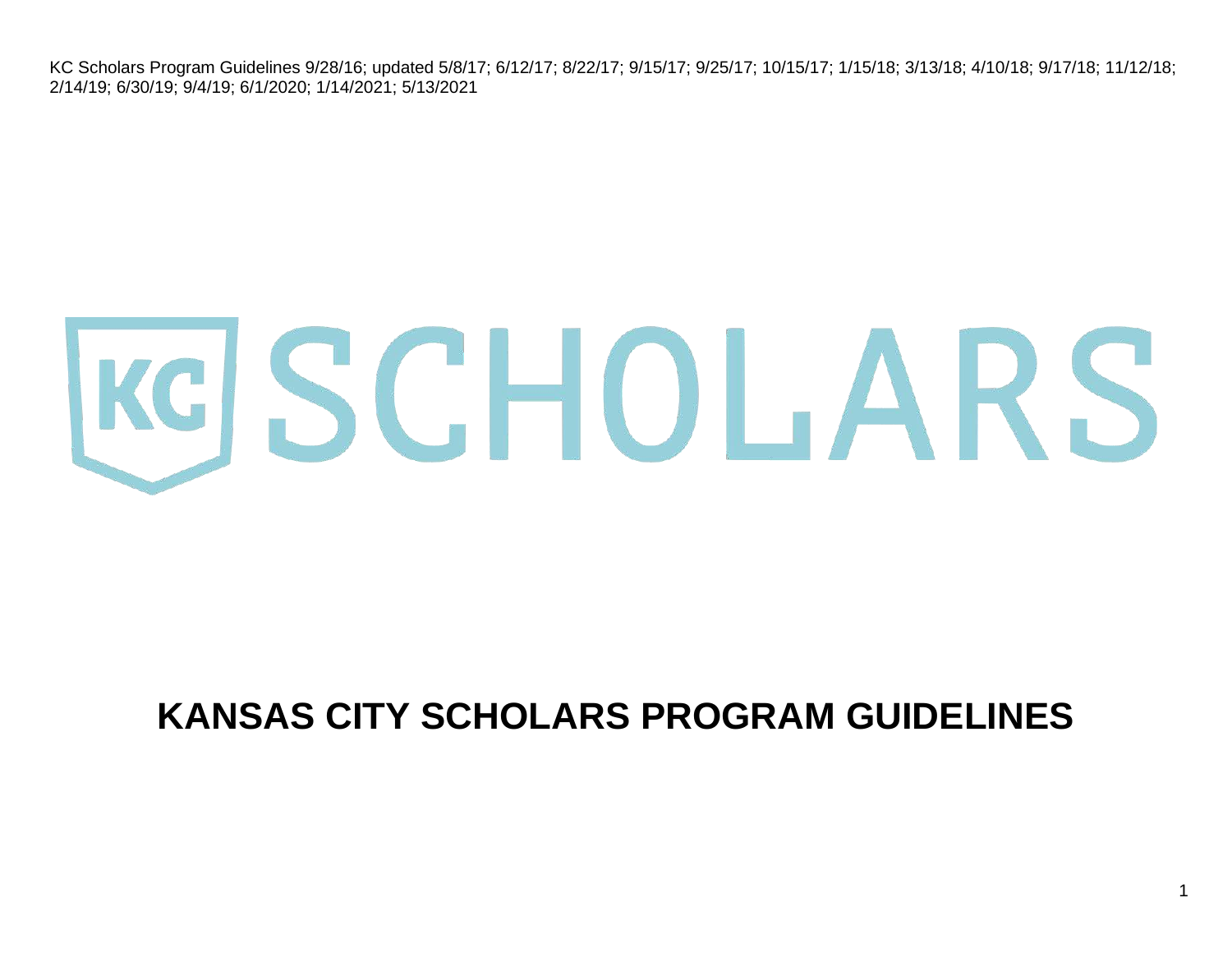# **TABLE OF CONTENTS**

|                                                                                         | <b>PAGE</b>    |
|-----------------------------------------------------------------------------------------|----------------|
| ABOUT THE KCS PROGRAM                                                                   | 3              |
| ABOUT THE KCS PROGRAM GUIDELINES                                                        | 3              |
| <b>SCHOLARSHIP ELIGIBILITY CRITERIA</b>                                                 | $4-6$          |
| DOCUMENTATION REQUIRED BEFORE COLLEGE ENROLLMENT AND<br>THE INITIAL SCHOLARSHIP PAYMENT | $\overline{7}$ |
| <b>SCHOLARSHIP USE GUIDELINES</b>                                                       | $8 - 10$       |
| MAXIMIUM SCHOLARSHIP VALUE AND MAXIMUM NUMBERS OF<br>YEARS OF SCHOLARSHIP SUPPORT       | $10 - 12$      |
| <b>SCHOLARSHIP RENEWAL CRITERIA</b>                                                     | $12 - 13$      |
| <b>APPEALS PROCESS</b>                                                                  | 14             |
| <b>WITHDRAWALS AND DISMISSALS</b>                                                       | 15             |
| 529 COLLEGE SAVINGS ACCOUNT/MATCH PROGRAM GUIDELINES                                    | 16-20          |
| COLLEGE PLANNING MILESTONE ACTIVITIES FOR EARNING THE INCENTIVE                         | $20 - 23$      |
| RESPONSIBILITIES OF THE SCHOLARSHIP RECIPIENT                                           | 24             |
| <b>KCS POSTSECONDARY NETWORK</b>                                                        | $25 - 26$      |
| APPLICATION AND SELECTION PROCESS TIMELINE                                              | 27             |
| <b>GLOSSARY OF COMMON TERMS</b>                                                         | 28-31          |
| <b>KCS CONTACT INFORMATION</b>                                                          | 32             |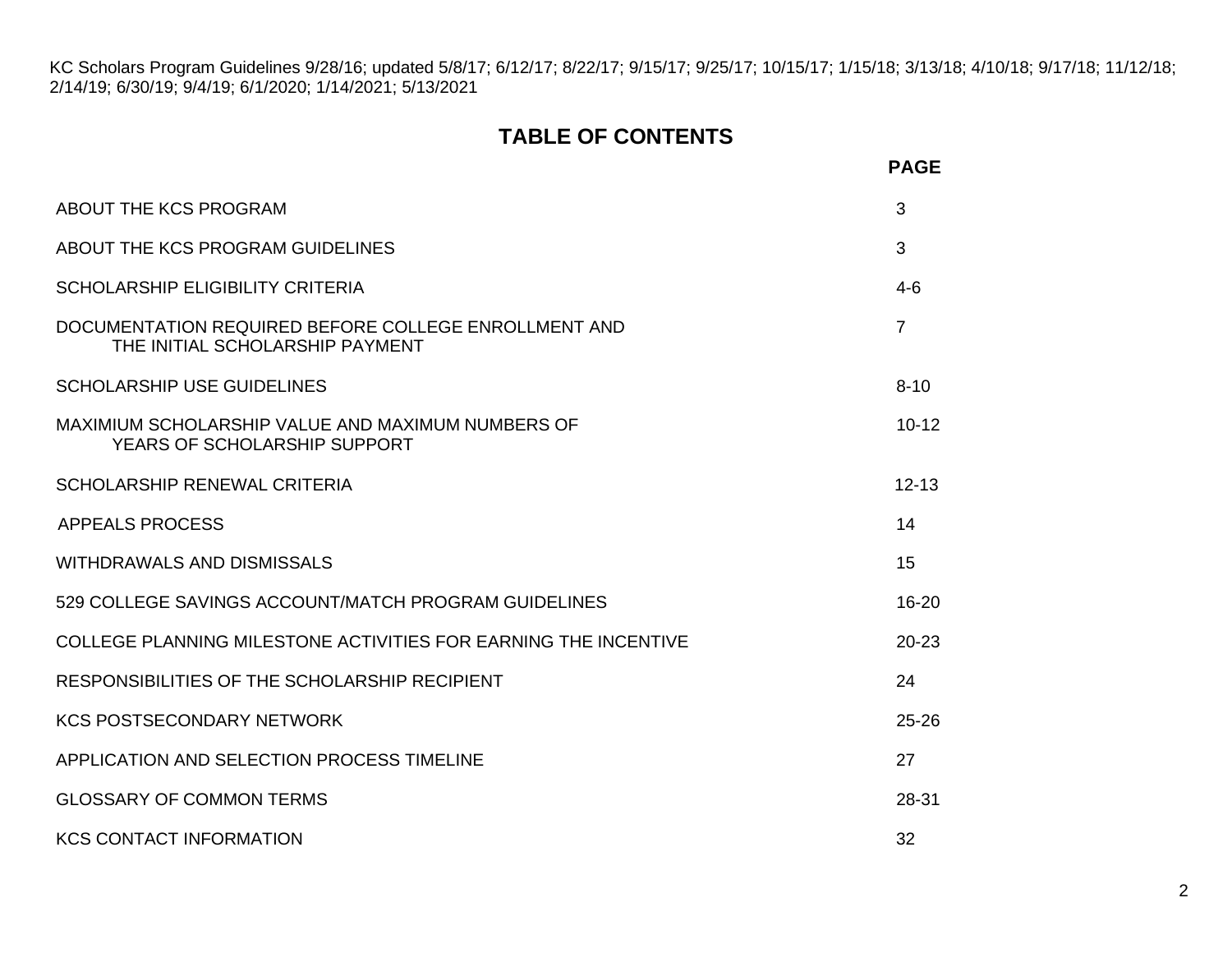# **ABOUT THE KCS PROGRAM**

<span id="page-2-0"></span>Kansas City Scholars (KCS) is a scholarship and student support program for low- and modest-income students that attend a high school in and adults who reside in one of six counties in the Kansas City metropolitan area: Wyandotte and Johnson Counties in Kansas and Cass, Clay, Jackson, and Platte Counties in Missouri. KCS launched in September 2016, made its first awards in May 2017, and the first class of Scholars enrolled in college in the fall 2017.

KCS offers three categories of scholarship opportunities: 1) traditional (11<sup>th</sup> grade application and awarding), 2) adult learner (age 24 or above at the time of college enrollment with a minimum of 12 college credits previously earned from an accredited, Title IV institution OR a previously earned associate degree), and 3) in 2017-2020, college savings account/match ( $9<sup>th</sup>$  grade application, with 529 college savings accounts set up for students and a limited number of students selected to participate in the college savings match and incentive program with an amount equal to (i) a 4:1 match on the amount contributed to a student's 529 account up to a maximum of \$5,000 and (ii) the amount earned on a college milestone incentive program up to a maximum of \$2,000. Beginning with the 2021 application and awardees, the college savings match program (9th grade application and awarding), with 529 college savings accounts set up for students and all awardees participating in the college savings match and incentive program with an amount equal to (i) a 1:1 match on the amount contributed to a student's 529 account up to a maximum of \$1,000 and (ii) the amount earned on a college milestone incentive program up to a maximum of \$400. An individual desiring to receive a scholarship in one of these categories must meet the eligibility criteria for the specified category and must apply for the scholarship in compliance with the application requirements.

KCS awards approximately 700 new scholarships annually: at least 250 traditional, up to 200 adult learners, and beginning in 2021 up to 250 college savings match and incentives participants.

The goal of KCS is for 75% of those Scholars that enter college to complete a credit-bearing credential and/or associate degree and/or bachelor's degree within five years, with 80% of Scholars graduates entering the Kansas City regional workforce.

The KCS scholarship may be used only at one of the higher education institutions within the KCS Postsecondary Network of colleges and institutions, unless an appeal has been made and granted by KCS for unusual circumstances as described further in these guidelines.

# **ABOUT THE KCS PROGRAM GUIDELINES**

<span id="page-2-1"></span>These KCS Program Guidelines contain the comprehensive set of parameters that guide administration of KCS. KCS reserves the right to amend and update these Program Guidelines as the program evolves and participants in the KCS program shall be bound by the then-current version of the Program Guidelines. KCS further reserves the right to make exceptions to these Program Guidelines when circumstances lead KCS to believe, in its sole discretion, that fairness and consistency in operation of the KCS program warrants the granting of an exception. All decisions made by KCS staff in awarding and/or denying a scholarship or renewal of a scholarship, and any exceptions to these Program Guidelines, are final and are not subject to appeal. These guidelines are publicly available and posted on KCS's official website – kcscholars.org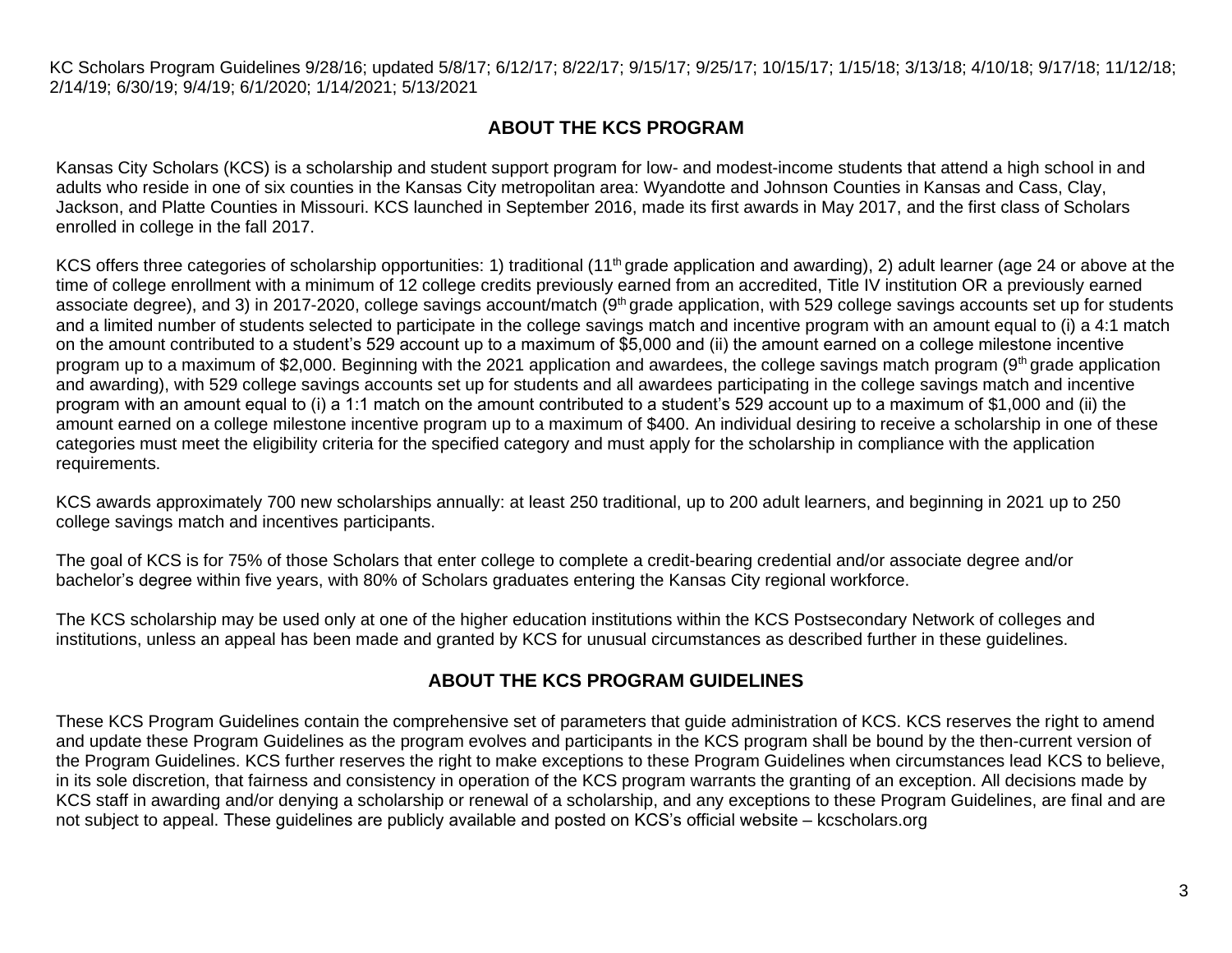# **SCHOLARSHIP ELIGIBILITY CRITERIA**

<span id="page-3-0"></span>An individual must meet the criteria shown in the table below to be eligible to apply for a scholarship. However, neither the meeting of these criteria nor applying for a scholarship guarantees award of a scholarship. These eligibility criteria are publicly available and published on KCS's official website.

|                                                        | <b>Traditional Scholarship</b>                                                                                                                                                                                                                                                                                                                                                                                                    | <b>Adult Learner Scholarship</b>                                                                                                                                                                                                                                                                                                                                                                                                               | <b>College Savings Account OR College</b><br><b>Savings Match and Incentive Program</b>                                                                                                                                                                                                                  |
|--------------------------------------------------------|-----------------------------------------------------------------------------------------------------------------------------------------------------------------------------------------------------------------------------------------------------------------------------------------------------------------------------------------------------------------------------------------------------------------------------------|------------------------------------------------------------------------------------------------------------------------------------------------------------------------------------------------------------------------------------------------------------------------------------------------------------------------------------------------------------------------------------------------------------------------------------------------|----------------------------------------------------------------------------------------------------------------------------------------------------------------------------------------------------------------------------------------------------------------------------------------------------------|
| Geographic                                             | At the time of application and<br>continuously through high school<br>graduation, live in and/or be enrolled in a<br>public, charter, or private high school or<br>be home schooled in one of these six<br>counties: Jackson, Clay, Cass, and<br>Platte, Missouri and, Wyandotte and<br>Johnson, Kansas                                                                                                                           | Be a resident of one of these six counties<br>at the time of application: Jackson,<br>Clay, Cass, and Platte, Missouri, and,<br>Wyandotte and Johnson, Kansas                                                                                                                                                                                                                                                                                  | At the time of application and<br>continuously through high school<br>graduation, live in and/or be enrolled in a<br>public, charter, or private high school or<br>be home schooled in one of these six<br>counties: Jackson, Clay, Cass, and Platte,<br>Missouri, and, Wyandotte and Johnson,<br>Kansas |
| <b>Income</b><br><b>Maximum</b><br><b>Threshold</b>    | 12,000 EFC<br>(Expected Family Contribution as<br>demonstrated by KCS determined EFC<br>calculator at the time of application and<br>FAFSA at the<br>time of the award)                                                                                                                                                                                                                                                           | 12,000 EFC<br>(Expected Family Contribution as<br>demonstrated by FAFSA or KCS<br>determined EFC calculator)                                                                                                                                                                                                                                                                                                                                   | 12,000 EFC<br>(Expected Family Contribution as<br>demonstrated by KCS determined EFC<br>calculator at the time of application and<br>FAFSA at the time<br>of the award)                                                                                                                                  |
| <b>Citizenship and</b><br>Immigration<br><b>Status</b> | Lawfully present in the United States, or<br>present in the United States under a<br>deferred removal program, as identified<br>by at least one of the following:<br>A United States citizen or national of<br>the United States.<br>A U.S. lawful permanent resident.<br>$\bullet$<br>An individual authorized to live and<br>$\bullet$<br>work in the U.S.<br>An individual that is DACA eligible<br>and DACA applied/approved. | Lawfully present in the United States, or<br>present in the United States under a<br>deferred removal program, as identified<br>by at least one of the following:<br>A United States citizen or national of<br>the United States.<br>A U.S. lawful permanent resident.<br>$\bullet$<br>An individual authorized to live and<br>$\bullet$<br>work in the U.S.<br>An individual that is DACA eligible<br>$\bullet$<br>and DACA applied/approved. | A United States citizen or resident alien<br>with a verified permanent U.S. address<br>and valid Social Security Number or other<br>taxpayer identification number.                                                                                                                                      |
| <b>Grade/Age at Time</b><br>of Application             | $11th$ grader                                                                                                                                                                                                                                                                                                                                                                                                                     | Age 24 or older by time of college<br>enrollment or by August 31                                                                                                                                                                                                                                                                                                                                                                               | 9 <sup>th</sup> grader                                                                                                                                                                                                                                                                                   |
| <b>GPA or College</b><br><b>Admissions</b><br>Test     | Minimum 2.5 unweighted cumulative<br>high school GPA including fall semester<br>of 11 <sup>th</sup> grade OR a minimum test score                                                                                                                                                                                                                                                                                                 | No minimum GPA requirement, but<br>applicants must submit official college<br>transcripts for all institutions attended to                                                                                                                                                                                                                                                                                                                     | Minimum 2.5 unweighted cumulative GPA<br>in first semester of 9 <sup>th</sup> grade and achieve a<br>minimum cumulative GPA of 2.5 or higher                                                                                                                                                             |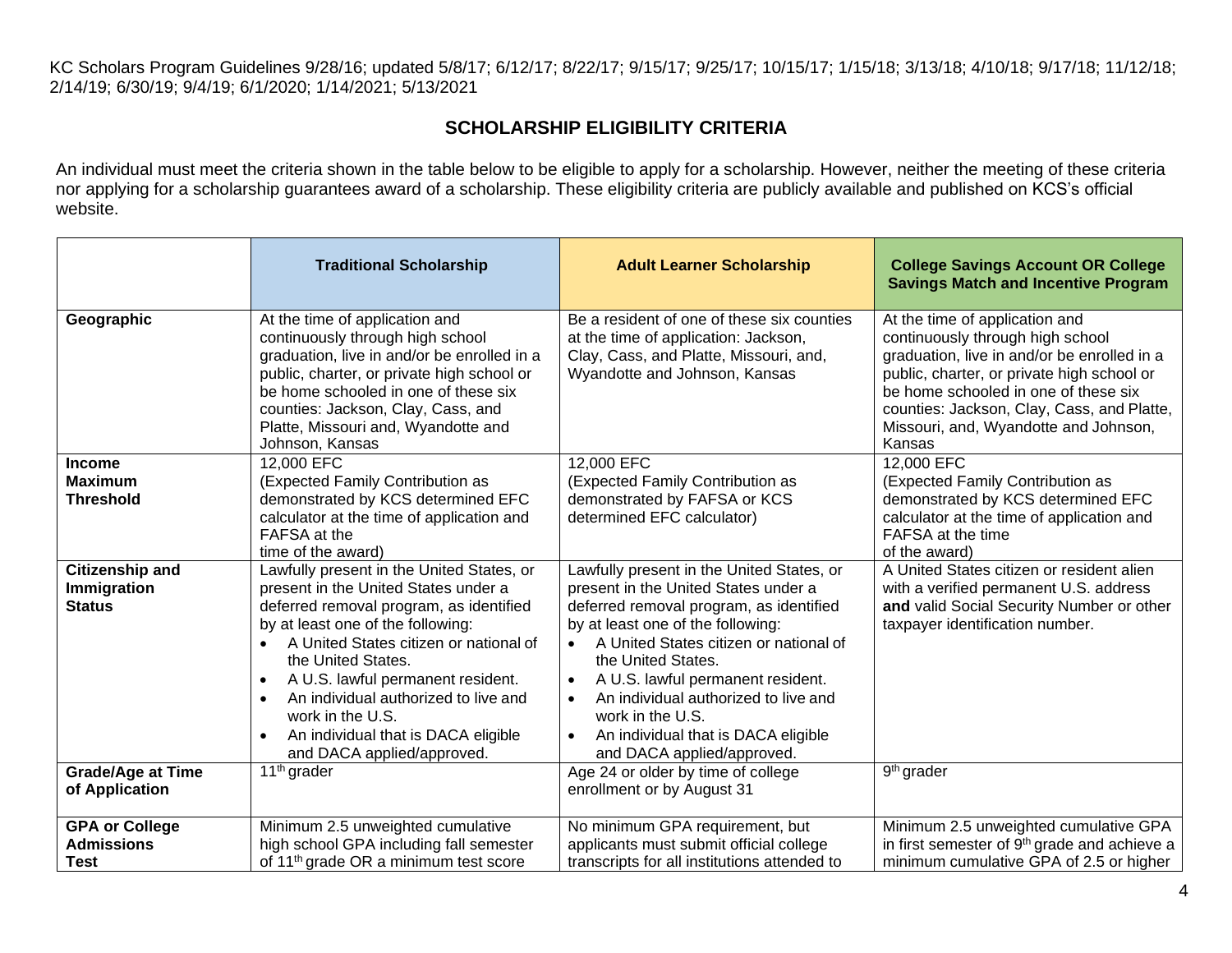|                                                                    | of 16 on ACT or 800 composite on SAT                                                                                                                                                                 |                                                                                                                                                                                                                                                                                                                                                                                                                                            | through high school                                                                                   |
|--------------------------------------------------------------------|------------------------------------------------------------------------------------------------------------------------------------------------------------------------------------------------------|--------------------------------------------------------------------------------------------------------------------------------------------------------------------------------------------------------------------------------------------------------------------------------------------------------------------------------------------------------------------------------------------------------------------------------------------|-------------------------------------------------------------------------------------------------------|
|                                                                    | (Must achieve minimum GPA OR<br>minimum test score to be eligible) (If test<br>score is not known at the time of<br>application, required minimum must be<br>achieved before high school graduation) | demonstrate prior college attendance and<br>credits successfully completed                                                                                                                                                                                                                                                                                                                                                                 |                                                                                                       |
| <b>College Student Status</b>                                      | ΝA                                                                                                                                                                                                   | Applicant has been out of college and not<br>enrolled in college in the fall semester of<br>the application year but plans to return to<br>college in fall after being awarded                                                                                                                                                                                                                                                             | <b>NA</b>                                                                                             |
| <b>Previous College Credit</b><br><b>Attainment</b>                | <b>NA</b>                                                                                                                                                                                            | Applicant has at least 12 earned college<br>credits previously completed at an<br>accredited, Title IV postsecondary<br>institution OR previously earned an<br>associate degree and will use the<br>scholarship to earn a bachelor's degree.<br>Non-credit bearing or competency-based<br>programs and hours earned from a non-<br>accredited institution are not considered<br>as meeting the 12 college credits<br>previously completed. | <b>NA</b>                                                                                             |
| Attendance at a KCS<br>Postsecondary<br><b>Network Institution</b> | Yes                                                                                                                                                                                                  | <b>Yes</b>                                                                                                                                                                                                                                                                                                                                                                                                                                 | Yes, if in the Match and Incentive<br>Program as a condition of receiving the<br>match and incentive. |

All applicants must apply for a scholarship using the online scholarship application portal designated, maintained, and managed solely by KCS. Applications are accessible through the KCS official website – kcscholars.org. Applicants with visual impairments or other disabilities that may preclude them from applying online may contact KCS to make other arrangements to apply for a scholarship.

Applications that are fully completed and submitted in accordance with the application requirements will be evaluated for each of the three scholarship components (traditional, adult learner, and college savings account/match) in accordance with the evaluation rubrics in effect at the time for each scholarship component. Though the rubrics will not be disclosed publicly, the completeness, accuracy and quality of the information submitted by an applicant on his/her application will be evaluated and considered by a panel of reviewers.

An applicant must provide an EFC (Estimated Family Contribution) calculation at the time of application in order for his/her application to be evaluated. An applicant's EFC calculation from the Free Application for Federal Student Aid forecaster or FAFSA must be 12,000 or less in order for the applicant to be eligible to receive a scholarship. The calculation is based in part on household income, number of members in the family, and number of family members that will be in college at the same time. The EFC is the amount of annual support a family can be expected to contribute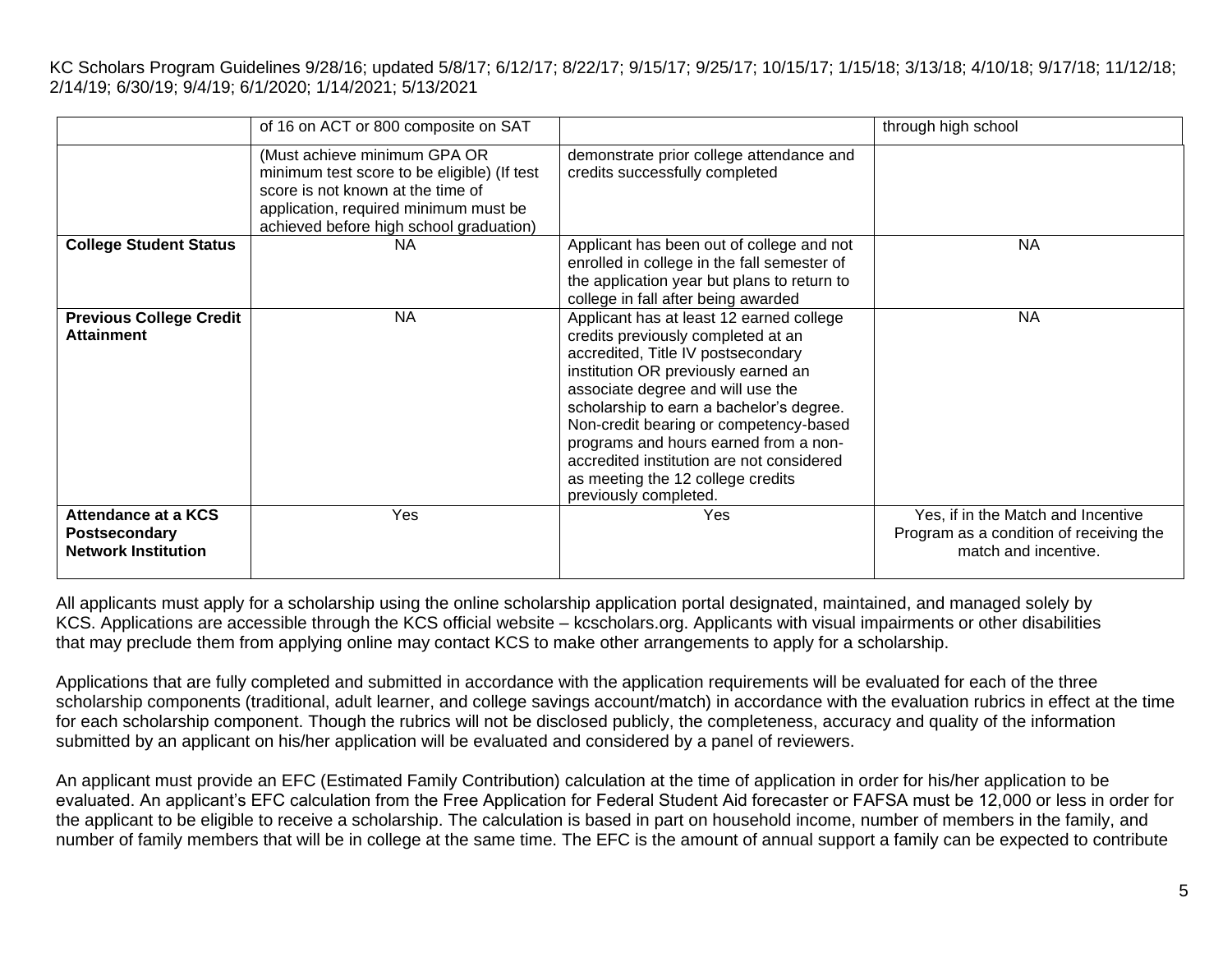toward the student's college education. An EFC estimate provided by the KCS determined EFC calculator tool is acceptable at the time of application. However, a FAFSA calculation must be provided prior to payment of a scholarship and/or renewal of a scholarship. Applicants and scholarship recipients (for their annual renewal application) will use tax information from the prior-prior tax year as is standard and accepted practice for completion of the FAFSA and KCS determined EFC calculator.

It is possible that an awardee's EFC would change between the time of application, college enrollment, and/or scholarship renewal (if applicable). Thus, an applicant's EFC will be evaluated at the time of application, at the time of college enrollment and at the time of renewal (if applicable). When traditional scholarship awardees (11<sup>th</sup> graders at the time of awarding) provide their required documentation at the end of the senior year of high school, KCS will review any EFC that has risen above the eligibility requirement of 12,000 or less. KCS may apply professional judgment to grant an exception. It is also possible that a Scholar may be selected for verification of their FAFSA data. When this happens the postsecondary institution the Scholar attends will verify information used for FAFSA completion and the resulting EFC. If an EFC changes to be greater than the eligibility criteria of 12,000 or less, the postsecondary institution will notify KCS. KCS may apply professional judgment to grant an exception to this income limit in unusual circumstances where fairness and consistency of administration lead KCS to believe that it should grant an exception.

\*Note that applicants for the 11<sup>th</sup> grade and 9<sup>th</sup> grade awards must live in and/or be enrolled in a public, charter, or private high school or be home schooled in one of these six counties: Jackson, Clay, Cass, and Platte, Missouri, and, Wyandotte and Johnson, Kansas. The use of *and/or* in this statement allows for and is specific to those students that attend a school – with the school geographically located in one of the six service counties – that enrolls students from multiple counties to be eligible to apply if they live just outside the six counties but attend school within the program's service counties.

**NOTICE OF EXCEPTION:** Kauffman Foundation "Trustees, officers and directors" and their immediate families will be ineligible to apply for and receive a KC Scholars' scholarship. Other Kauffman Foundation associates, vendors, and contractors – if they meet the eligibility criteria – are eligible to apply but are not guaranteed to receive an award. These applications will be screened as are all others and through the pre-determined processes that are consistently applied to all applications.

Kansas City Scholars "Trustees, officers, and senior management" and their immediate families will be ineligible to apply for and receive a KC Scholars' scholarship. Other Kansas City Scholars associates, vendors, and contractors – if they meet the eligibility criteria – are eligible to apply but are not guaranteed to receive an award. These applications will be screened as are all others and through the pre-determined processes that are consistently applied to all applications.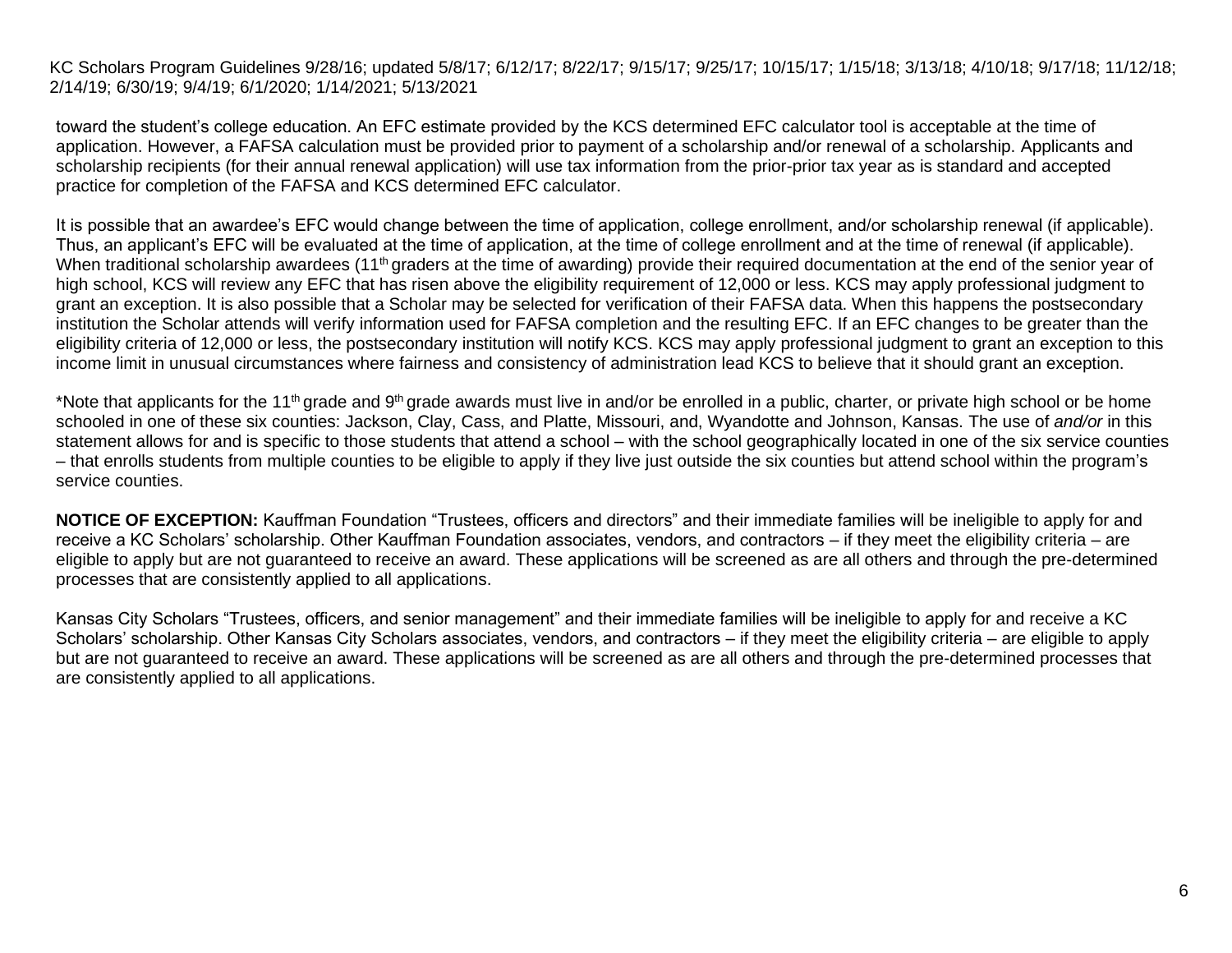# **DOCUMENTATION REQUIRED BEFORE COLLEGE ENROLLMENT AND THE INITIAL SCHOLARSHIP PAYMENT**

Traditional scholarship recipients (11<sup>th</sup> graders) and college savings match recipients (9<sup>th</sup> graders) are awarded in 11<sup>th</sup> and 9<sup>th</sup> grade respectively. However, the awardee must continue to meet eligibility requirements throughout his/her remaining high school career in order for KCS to pay an awarded scholarship. Therefore, whether an applicant has met the required high school GPA or college admissions testing eligibility requirements will be verified both at application submission and upon high school graduation.

In order for KCS to pay an awarded scholarship, each awardee must enroll in college for the fall semester immediately following high school graduation or in the case of adult learners, the fall immediately following award of the scholarship.

To verify that a traditional scholarship and college saving match program awardee remains eligible to receive the scholarship for the first year of college, it is required that additional documentation be submitted by awardees to KCS at the end of the senior year of high school. All paperwork is required to be submitted on the KCS online scholarship portal. The table below lists all documentation that is required for the recipient to remain eligible to receive the scholarship. Failure of an awardee to submit the required documentation may make the awardee ineligible to receive a scholarship.

|                                                                                                                                                                                                                  | <b>Traditional Scholarship</b>                                                                                                                                                                                                                                                                                                                                                                                                                                                                                                                                                         | <b>Adult Learner Scholarship</b>                                                                                                                                                                                                                                               | <b>College Savings Match Program</b><br><b>Note: College Savings Account</b><br>Participants are not required to submit<br>documentation                                                                                                                                                                                                                                                                                                                            |
|------------------------------------------------------------------------------------------------------------------------------------------------------------------------------------------------------------------|----------------------------------------------------------------------------------------------------------------------------------------------------------------------------------------------------------------------------------------------------------------------------------------------------------------------------------------------------------------------------------------------------------------------------------------------------------------------------------------------------------------------------------------------------------------------------------------|--------------------------------------------------------------------------------------------------------------------------------------------------------------------------------------------------------------------------------------------------------------------------------|---------------------------------------------------------------------------------------------------------------------------------------------------------------------------------------------------------------------------------------------------------------------------------------------------------------------------------------------------------------------------------------------------------------------------------------------------------------------|
| <b>Documentation Required</b><br>to be Submitted During<br><b>Senior Year of High</b><br><b>School for Traditional</b><br><b>Awardees, or Before</b><br><b>Enrolling in College for</b><br><b>Adult Learners</b> | Documentation of EFC per FAFSA-<br>SAR (must remain at 12,000 or less)<br>- by December 1<br>Documentation of college in which<br>$\bullet$<br>the student has been admitted and<br>will be enrolled in fall, including<br>documentation of enrollment in 12 or<br>more credit hours<br>Final official high school transcript<br>$\bullet$<br>Documentation of graduation from a<br>$\bullet$<br>school in a county included in the<br>program (cumulative high school<br>GPA must remain at 2.5 or above)<br>ACT or SAT score if not known at<br>$\bullet$<br>the time of application | Admissions letter<br>$\bullet$<br>Record of enrollment<br>$\bullet$<br>Student Aid Report from FAFSA<br>$\bullet$<br><b>Enrollment Details Form verifying</b><br>$\bullet$<br>enrollment in 6 or more credit hours<br>Authorization for Release of<br>$\bullet$<br>Information | Documentation of EFC per FAFSA-<br>SAR (must remain at 12,000 or less)<br>- by December 1<br>Documentation of college in which the<br>student has been admitted and will be<br>enrolled in fall, including<br>documentation of enrollment in 12 or<br>more credit hours<br>Final official high school transcript<br>Documentation of graduation from a<br>school in a county included in the<br>program (cumulative high school GPA<br>must remain at 2.5 or above) |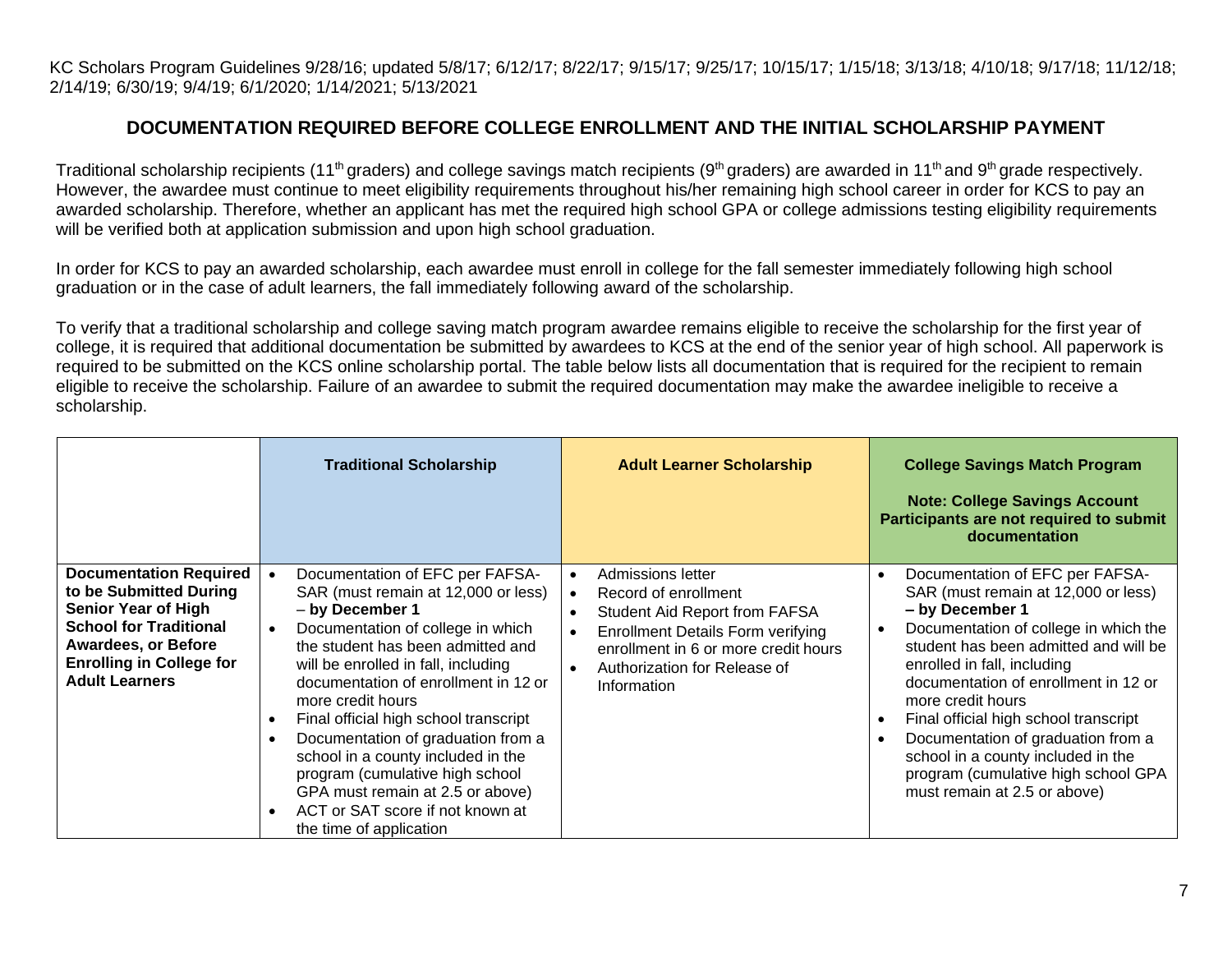# **SCHOLARSHIP USE GUIDELINES**

<span id="page-7-0"></span>Scholarships are paid directly to the postsecondary institution of enrollment and not to the student. In order for KCS to pay an awarded scholarship, the awardee must attend an institution in the KCS Postsecondary Network (unless unusual circumstances have led KCS to grant an exception to the requirement to attend an institution in the KCS Postsecondary Network). The institutions that are part of the KCS Postsecondary Network are listed at the end of these Program Guidelines and on the KCS official website.

For traditional and college savings match Scholars that graduate high school early in December of their  $12<sup>th</sup>$  grade year, funding will be paid out to the college of enrollment (student must be enrolled full-time at a campus in the KC Scholars' Postsecondary Network) the fall after what would have been the 12<sup>th</sup> grade of high school had the student not graduated early.

In order for KCS to pay an awarded scholarship, an awardee must enroll in the minimum required hours listed in the table below.

|                                | <b>Traditional Scholarship</b>                | <b>Adult Learner Scholarship</b>              | <b>College Savings Match Program</b>          |
|--------------------------------|-----------------------------------------------|-----------------------------------------------|-----------------------------------------------|
| Postsecondary                  | <b>KCS Postsecondary Network Institutions</b> | <b>KCS Postsecondary Network Institutions</b> | <b>KCS Postsecondary Network Institutions</b> |
| <b>Institution Type</b>        |                                               |                                               |                                               |
| <b>Application Date</b>        | 11 <sup>th</sup> grade of high school         | Spring before awarded for fall                | 9 <sup>th</sup> grade of high school          |
| <b>Date When Student</b>       | Fall term immediately following senior        | Fall term immediately following award of      | Fall term immediately following senior        |
| <b>Starts at Postsecondary</b> | year of high school                           | the scholarship                               | year of high school                           |
| <b>Institution</b>             |                                               |                                               |                                               |
| <b>Minimum Enrollment</b>      | Full-time                                     | Part- or Full-time                            | Full-time                                     |
| <b>Status and Minimum</b>      | Minimum of 12 credit hours per semester       | Minimum of 6 credit hours per semester        | Minimum of 12 credit hours per semester       |
| <b>Number of Credit Hours</b>  | and 24 credit hours per year                  | and 12 credit hours per year if part-time     | and 24 credit hours per year                  |
| to be Completed                |                                               | Minimum of 12 credit hours per semester       |                                               |
|                                |                                               | and 24 credit hours per year                  |                                               |

The following guidelines outline how awarded scholarship funds must, may, and may not be used. Note that the guidelines above refer only to funds received through the KCS scholarship and the match and incentive program and do not apply to funds accumulated in the 529 college savings account.

#### KCS scholarship funds **must be** used for:

- 1. College credits that lead to a credit-bearing credential or degree. KCS will not pay for non-credit-bearing courses.
- 2. Qualified educational expenses as defined by each individual institution and as may be limited by IRS regulations of items that Institutions often include within their definitions of qualified educational expenses to include tuition, fees, educational supplies, course books, residence hall living costs, food plan, campus-based childcare, and computers for use in school. KCS awardees are encouraged to live on campus for a minimum of the first year of college if campus housing is available. Some campuses have on-campus residency requirements of various numbers of years. In the event that KCS scholarship support combined with other institutional, state, and federal aid exceeds Total Cost of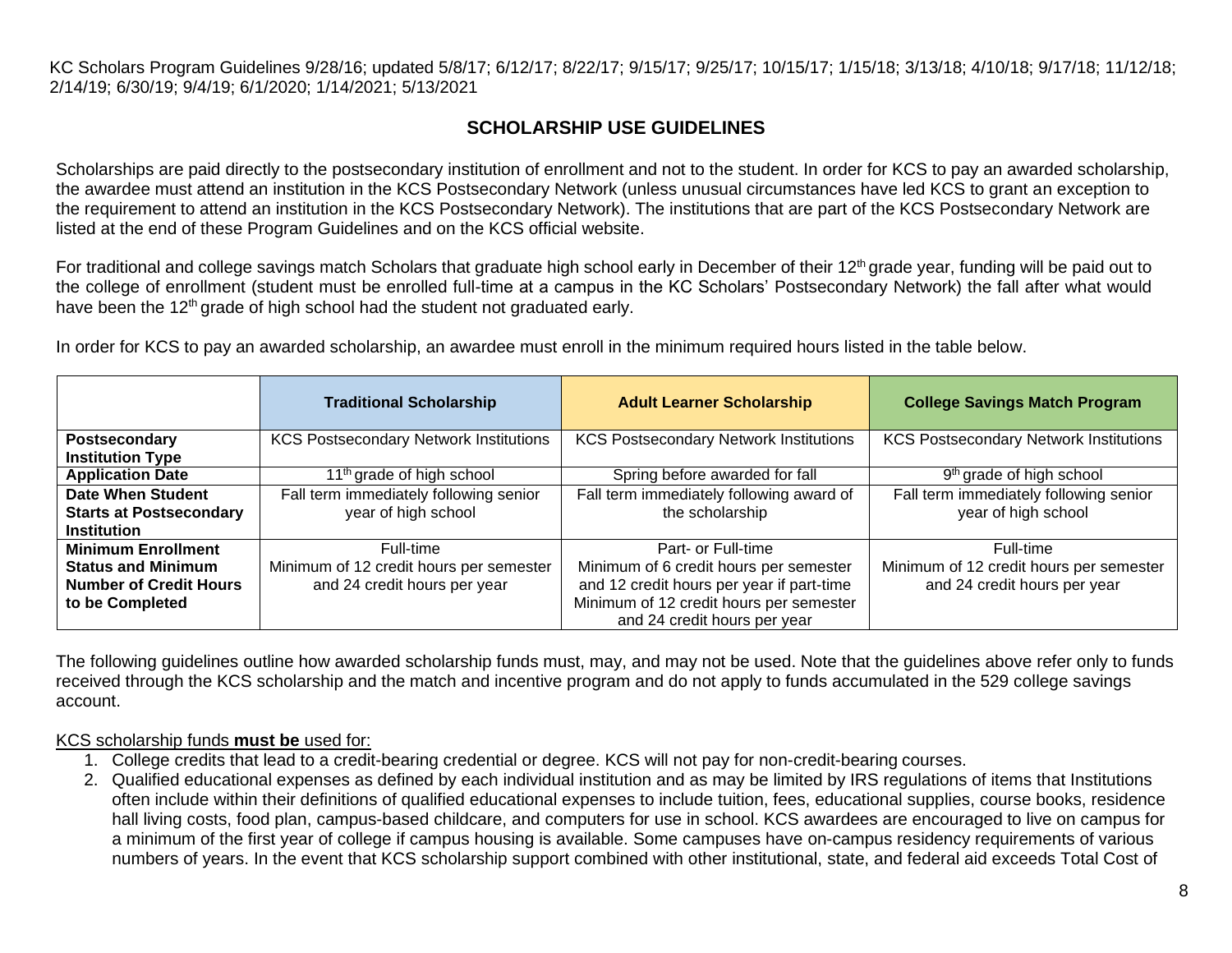Attendance as defined by the institution of enrollment, KCS encourages each institution to consider (a) carrying the balance over to the next succeeding term (or for summer) so that the awardee may pay for eligible expenses in that term, (b) allowing the student to utilize the funds at qualified locations on campus to purchase items that would be considered qualified educational expenses for the duration of that semester or (c) providing a voucher for purchasing of items that would be considered qualified educational expenses. If the Institution is unable to do any of the above, or if the awardee has reached the limit on his/her eligibility term with KCS, the Institution will refund the excess funding to KCS.

3. Qualified educational expenses at one of the institutions in the KCS Postsecondary Network. Funds may not be used for institutions outside the KCS Postsecondary Network unless exceptional circumstances have led KCS to grant an exception to this attendance requirement.

#### KCS scholarship funds **may be** used for:

- 1. Concurrent dual credit enrollment at more than one campus in the KC Scholars Postsecondary Network. However, advance approval to dual enroll is required to be obtained by KC Scholars. A request for approval must be submitted in writing and pre-approved.
- 2. Study abroad and internship credit *only* if the experience results in college credits earned and applied toward a credit-bearing credential or degree and *only* if they are billed for the credit hours by the institution of enrollment via the student account.
- 3. Summer courses that are credit-bearing and required for the credit-bearing credential or degree being pursued. If a KCS awardee wishes to take summer courses, s/he must contact the KCS program and seek to do so. Approval will be based on a) ensuring that the course is credit-bearing and required for the course of study and degree being sought and b) assessment if the awardee is eligible for summerfunds. Funds used to support credit-bearing courses taken in summer will be counted toward the total annual award and the total award term of five years. Summer courses are not required to be taken at the institution of full enrollment or from which the awardee is seeking to earn a creditbearing credential or degree, but the course may be creditable toward the degree being sought by the Scholar. Summer course scholarship funds will need to be billed to the student by an institution within the 17 Postsecondary Network and KCS will pay the award directly to the billing institution from which the awardee is taking the course(s) and earning the credit(s).
- 4. Online credit-bearing courses that are required for or count as electives for the credit-bearing credential or degree being sought by the KCS awardee.
- 5. Courses of study and degree programs that combine an associates and bachelors, undergraduate programs that are set up in unique lengths of time (e.g., 6-year undergraduate medical program or a 3+2 program, a program for which a student is considered an associate student but the degree earned is a bachelor's). In these instances, KCS scholarship funding may only be applied to cover expenses associated with the program (i) for the duration of the Payment Period (see below), (ii) *only* if the Scholar applies for and remains eligible for renewal each year, and (iii) the Scholar and institution have consulted with KCS and obtained KCS's agreement that the KCS funding may be applied to the course costs. It is recommended that the Scholar and Institution consult with KCS prior to the Scholar enrolling in these types of degree programs.
- 6. If a Scholar fails a course, s/he is allowed to retake and use KCS funds for *only* up to a maximum of 3 credit hours over the entire maximum Payment Period; however, each scholarship that is renewable on an annual basis is subject to the Scholars having achieved the minimum requirements for GPA and credit hours successfully completed during the prior academic year and so failing a course may jeopardize a Scholar's ability to have his/her scholarship renewed.
- 7. Credit-bearing developmental courses, especially those that are pre-requisite to required courses for a credit-bearing credential or degree (non-credit-bearing developmental courses may not be paid for using KCS scholarship funding).
- 8. Rolling forward to the next semester within the award year (fall, winter/spring, and summer) if the postsecondary institution of enrollment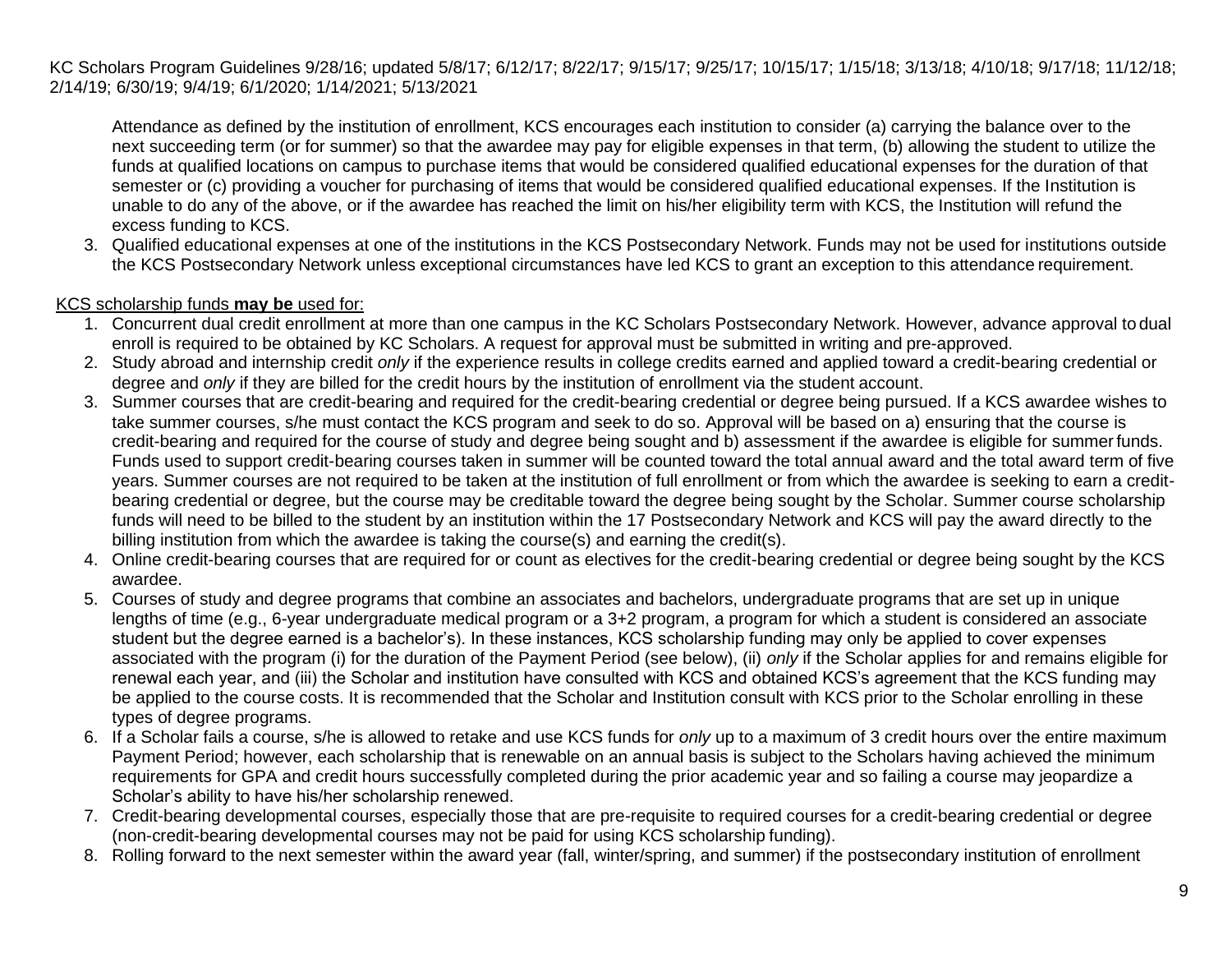allows it, particularly for enrollment in and completion of credit-bearing class offered during summer sessions.

9. Classes taken at a branch campus located in MO and KS of the institutions in the KCS Postsecondary Network.

## KCS scholarship funds **may not be** used for:

- 1. Dual credit or any other college courses taken during high school.
- 2. Previous institutional debt.
- 3. Refund to the student. At no time may KCS funds be refunded directly to the student, just as they are not paid directly to the awardee but rather to the postsecondary institution of enrollment.
- 4. Any expenses outside those defined by the IRS as qualified educational expenses.
- 5. Earning of multiple credit-bearing credentials or associate's degrees or bachelor's degrees. A Scholar is required to move from one credential to the next progressive and related credential as KC Scholars supports progressive completion of a single credit-bearing credential, then a related associate's degree, and then a bachelor's degree (if the awardees remains eligible from year to year, wishes to pursue the next related credential, and time remains on the five years of eligibility). KC Scholars will not fund credits toward multiple creditbearing credentials or associate's degrees or bachelor's degrees.
- 6. Graduate level coursework unless an awardee is enrolled in an approved program that combines undergraduate and graduate level programs in one course of study.

# **MAXIMIUM SCHOLARSHIP VALUE AND MAXIMUM NUMBERS OF YEARS OF SCHOLARSHIP SUPPORT**

The time period during which an awardee's scholarship may be paid (the "Payment Period") starts when an awardee enters college. The Payment Period for college savings match program awardees awarded in 2017-2020 will be made as follows (this does not apply to college savings account participants):

- 1. If the awardee is enrolled at a 4-year institution, the combined total of the match and incentive will be paid to the institution at which the awardee is enrolled:
	- a. Over the first semester if \$3,999 or less was earned
	- b. Over two semesters, in equally distributed payments, if \$4,000 or more was earned
- 2. If the awardee is enrolled at a 2-year institution, the combined total of the match and incentive will be paid to the institution at which the awardee is enrolled, in equally distributed payments, over four semesters (two semesters each academic year of the first and second years of college) and in equal sums over the four terms/semesters.

The Payment Period for college savings match program awardees awarded, beginning in 2021 will be made as follows:

1. If the awardee is enrolled at a KCS Postsecondary Network institution the combined total of the match and incentive will be paid to the institution at which the awardee is enrolled over the first semester.

For traditional and adult learner awardees, the maximum Payment Period is five (5) years, but each individual's Payout Period will end upon the attainment of a bachelor's degree from a 4-year institution if that occurs prior to the end of five (5) years. All annual awards are **up to** the value listed in the table below.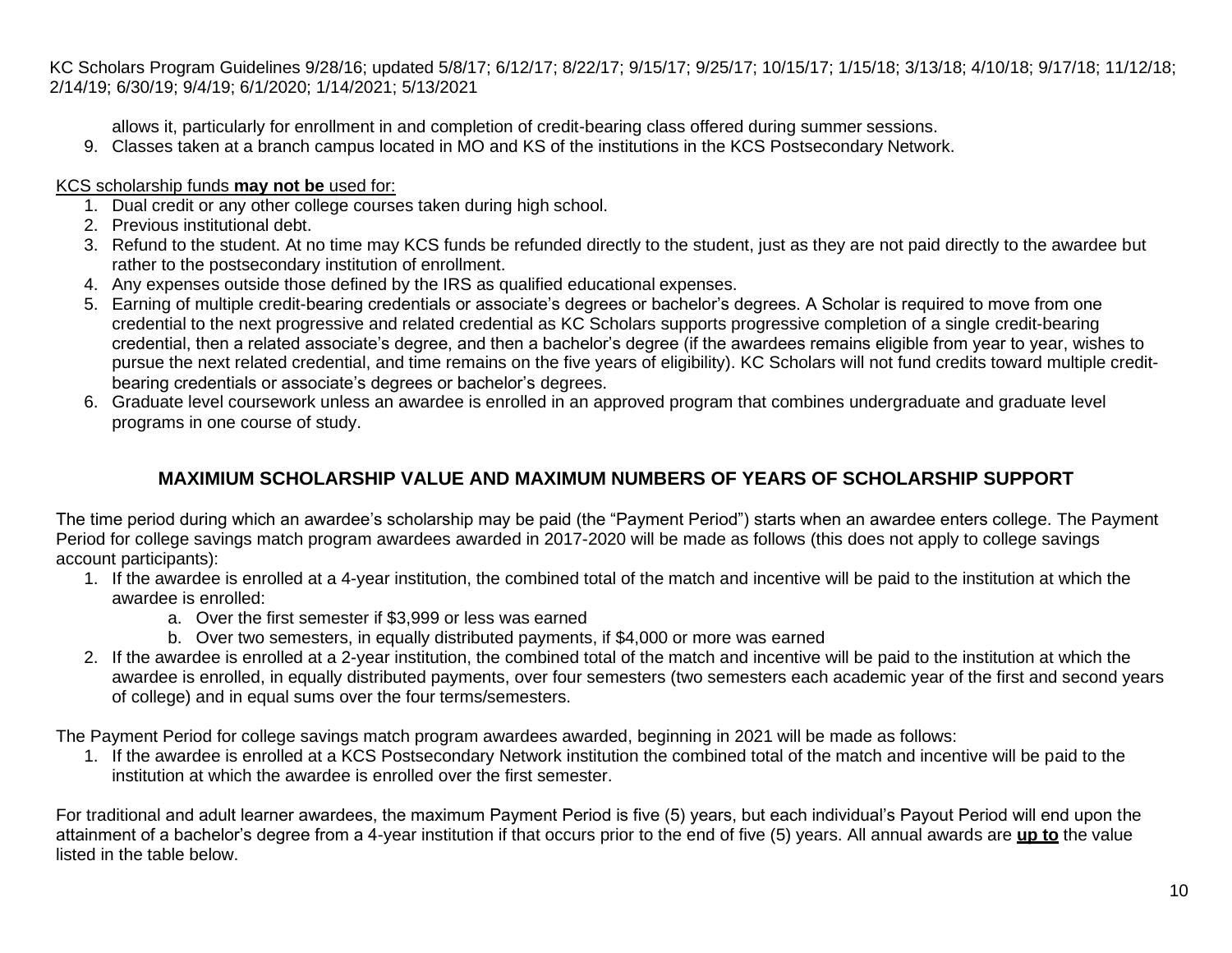| <b>Scholarship Type and Enrollment Status and Type</b>                                                                                                                                                                                                                                             | Year 1                                                                                    | Year 2            | Year 3            | Year 4                                                                                                            | Year 5            |
|----------------------------------------------------------------------------------------------------------------------------------------------------------------------------------------------------------------------------------------------------------------------------------------------------|-------------------------------------------------------------------------------------------|-------------------|-------------------|-------------------------------------------------------------------------------------------------------------------|-------------------|
| <b>Traditional Scholarship</b>                                                                                                                                                                                                                                                                     |                                                                                           |                   |                   |                                                                                                                   |                   |
| Full-time 4-year institution attendance                                                                                                                                                                                                                                                            | Up to<br>\$10,000                                                                         | Up to<br>\$10,000 | Up to<br>\$10,000 | Up to<br>\$10,000                                                                                                 | Up to<br>\$10,000 |
| Full-time 2-year institution attendance                                                                                                                                                                                                                                                            | Up to<br>\$5,000                                                                          | Up to<br>\$5,000  | Up to<br>\$5,000  | May transfer on to a 4-<br>year institution to earn a<br>bachelors and will then go<br>to up to \$10,000 per year |                   |
| <b>Adult Learner Scholarship</b>                                                                                                                                                                                                                                                                   |                                                                                           |                   |                   |                                                                                                                   |                   |
| Full-time 4-year institution attendance                                                                                                                                                                                                                                                            | Up to<br>\$10,000                                                                         | Up to<br>\$10,000 | Up to<br>\$10,000 | Up to<br>\$10,000                                                                                                 | Up to<br>\$10,000 |
| Part-time 4-year institution attendance                                                                                                                                                                                                                                                            | Up to<br>\$5,000                                                                          | Up to<br>\$5,000  | Up to<br>\$5,000  | Up to<br>\$5,000                                                                                                  | Up to<br>\$5,000  |
| Full-time 2-year institution attendance                                                                                                                                                                                                                                                            | Up to<br>\$5,000                                                                          | Up to<br>\$5,000  | Up to<br>\$5,000  | Up to<br>\$5,000                                                                                                  | Up to<br>\$5,000  |
| Part-time 2-year institution attendance                                                                                                                                                                                                                                                            | Up to<br>\$2,500                                                                          | Up to<br>\$2,500  | Up to<br>\$2,500  | Up to<br>\$2,500                                                                                                  | Up to<br>\$2,500  |
| College Savings Match Program awarded in 2017-2020 (Note that these guidelines refer only to students in the college savings match<br>and incentive program and not to those who had an account seeded for them by KC Scholars but are not in the college savings match and<br>incentive program.) |                                                                                           |                   |                   |                                                                                                                   |                   |
|                                                                                                                                                                                                                                                                                                    | Up to \$7,000<br>(this amount will be paid out in year one or<br>disbursed over two years |                   |                   |                                                                                                                   |                   |
| College Savings Match Program awarded beginning in 2021                                                                                                                                                                                                                                            |                                                                                           |                   |                   |                                                                                                                   |                   |
| Up to \$1,400<br>(this amount will be paid out in the first semester)                                                                                                                                                                                                                              |                                                                                           |                   |                   |                                                                                                                   |                   |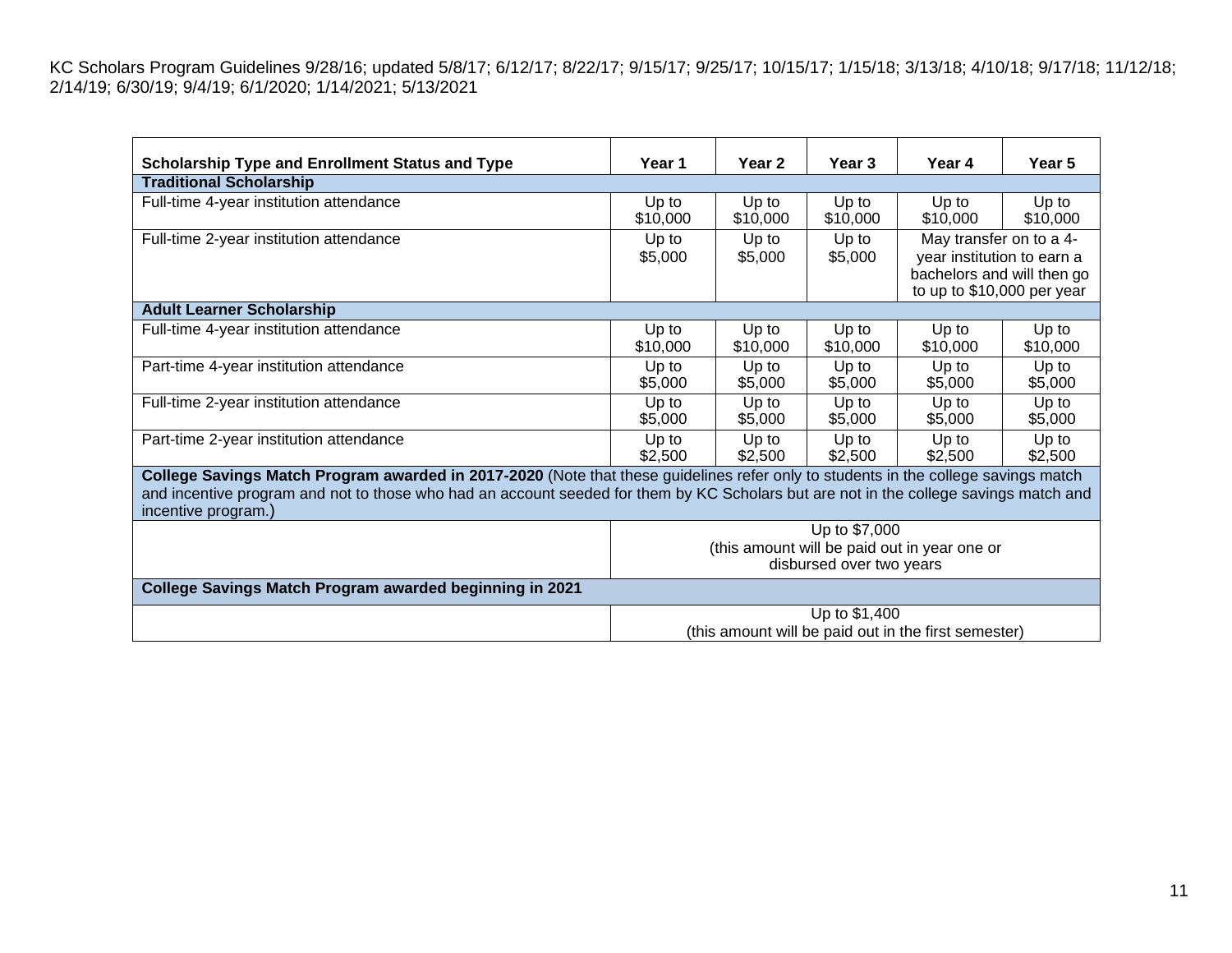The KCS scholarship is eligible to be renewed on an annual basis *only* if a Scholar meets the renewal requirements published in these Program Guidelines. KCS will track the number of semesters/terms and years used from and remaining in the Payout Period for each Scholar. KCS will communicate the number of years and semesters remaining in each Scholar's Payout Period to the Institution at which the Scholar is enrolled. The annual award will not exceed the annual values listed and described above.

Support for associate's degree earners transferring to work on a bachelor's degree is possible as follows:

- 1. Adult Learner scholarship recipient coming into the program, post-2019, with an earned associate's degree and being awarded a scholarship to work toward and complete a bachelor's degree.
- 2. Traditional scholarship awardees, if transferring from 2- to 4-year college after earning an associate's degree, are eligible to receive upto \$10,000 per year for attendance at a 4-year institution until reaching the maximum Payout Period.
- 3. Adult learner scholarship recipients, if transferring from 2- to 4-year college after earning an associate's degree, are eligible to receive upto \$5,000 per year for attendance at a 4-year institution (if part-time) or up to \$10,000 per year if full- time until reaching the maximum Payout Period.

Support for degree programs that combine an associate's and bachelor's or/and undergraduate and a graduate or professional degree is possible as follows:

1. Some campuses offer programs that combine an associate's and bachelor's degree, that combine undergraduate study with a graduate or professional degree, that last for a period that exceeds five years. KSC will provide scholarship support (per all guidelines and requirements described in these Program Guidelines) for these programs, but support from KCS will not, in any case, exceed five (5) maximum total years.

# **SCHOLARSHIP RENEWAL CRITERIA**

<span id="page-11-0"></span>Each traditional and adult learner awardee will be required to apply for renewal of their scholarship award **each year** during his/her Payout Periods. KCS will manage and oversee the annual renewal application, evaluation, and re-award process. Included within the renewal criteria (detailed in the table below) is a requirement that each awardee annually:

- a. Complete the FAFSA by the 1<sup>st</sup> of December each year (or Institution's priority deadline date, if earlier) to help ensure recipients receive any federal and state funds for which they are qualified;
- b. Remain enrolled in the status (full- or part-time) as described below full-time for traditional awardees and full- or part-time for adult learner awardees;
- c. Have completed the minimum number of credit hours the previous academic year and each semester within the academic year;
- d. Maintain a 2.0 cumulative GPA the previous academic year;
- e. Provide an official transcript from the previous academic year so that KCS can verify enrollment status, cumulative GPA achieved, and completion of the minimum number of college credits described in the table below;
- f. Participation in the assigned student support service program on the campus of enrollment for a minimum of the first two years in college; and
- g. Be lawfully present in the United States or DACA eligible and DACA applied/approved.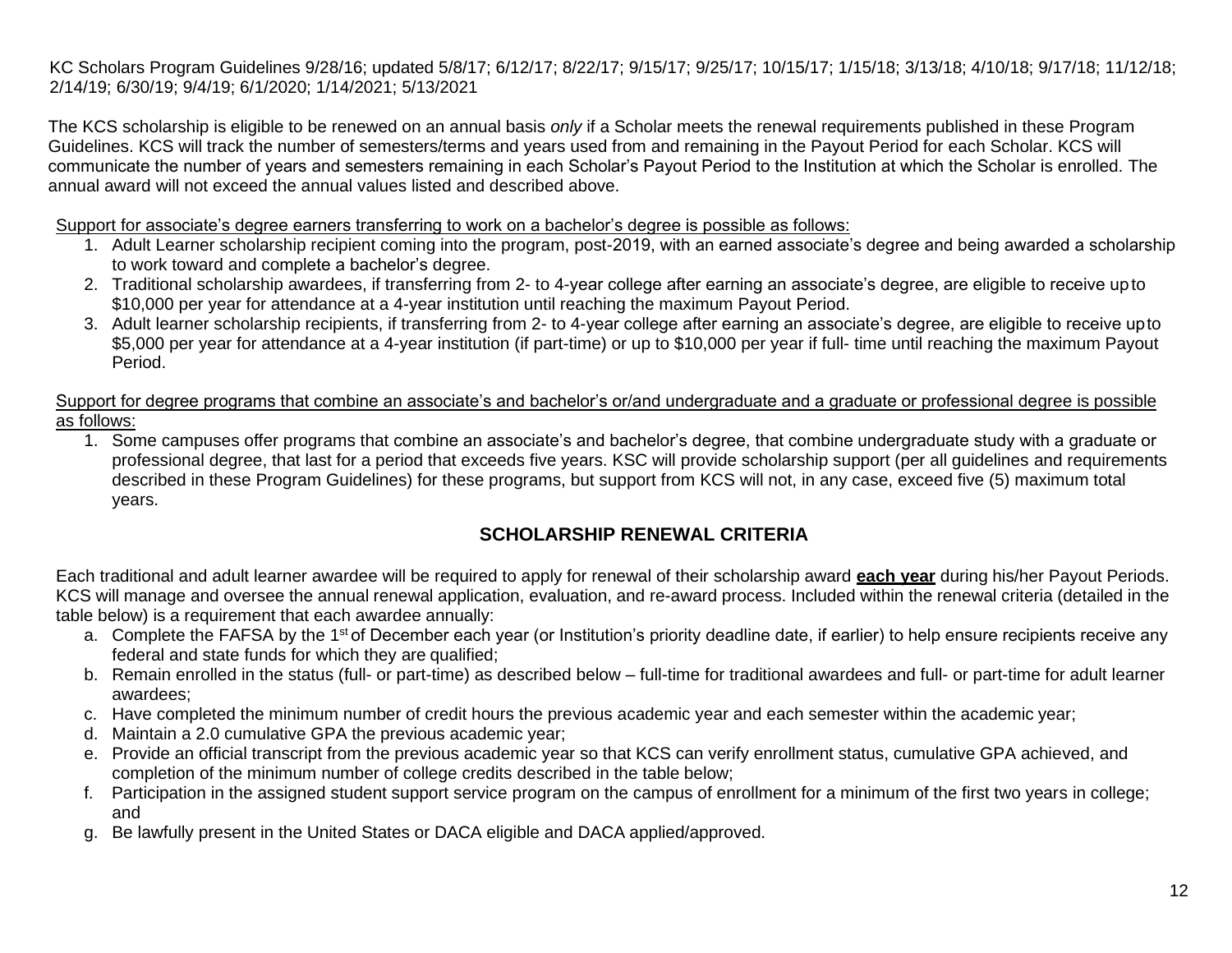The renewal process will be made clear on the KCS scholarship portal through which an awardee makes the renewal application.

|                                                                                                                             | <b>Traditional Scholarship</b>                                                                                                                                     | <b>Adult Learner Scholarship</b>                                                                                                                                                                                                                                                                               |
|-----------------------------------------------------------------------------------------------------------------------------|--------------------------------------------------------------------------------------------------------------------------------------------------------------------|----------------------------------------------------------------------------------------------------------------------------------------------------------------------------------------------------------------------------------------------------------------------------------------------------------------|
| <b>Required Paperwork</b><br><b>Submission Once in</b><br>College                                                           | Documentation of EFC on current year FAFSA-SAR<br>$\bullet$<br>Transcript of college courses showing grades and<br>credits successfully completed in the past year | Documentation of EFC on current year FAFSA-SAR<br>$\bullet$<br>Transcript of college courses showing grades and credits<br>$\bullet$<br>successfully completed the past year                                                                                                                                   |
| <b>College Enrollment</b><br><b>Status</b>                                                                                  | Full-time                                                                                                                                                          | Part- or full-time                                                                                                                                                                                                                                                                                             |
| <b>College Credit Hours</b><br><b>Successfully Completed</b>                                                                | Minimum of 12 credit hours per semester and 24 credit<br>hours per year                                                                                            | Minimum of 6 credit hours per semester and 12 credit hours per<br>year if part-time<br>Minimum of 12 credit hours per semester and 24 credit hours per<br>year<br>Note: If a student is enrolled in different status each semester, the<br>total number of hours earned is dependent on each semester's status |
| <b>Income Threshold</b>                                                                                                     | ≤12,000 EFC<br>(Expected Family Contribution as demonstrated by FAFSA)                                                                                             | ≤12,000 EFC<br>(Expected Family Contribution as demonstrated by FAFSA)                                                                                                                                                                                                                                         |
| <b>College GPA</b>                                                                                                          | Minimum 2.0 cumulative annually                                                                                                                                    | Minimum 2.0 cumulative annually                                                                                                                                                                                                                                                                                |
| <b>Participation in Student</b><br><b>Support Program</b><br>Assigned by KCS and<br>the Institution of<br><b>Enrollment</b> | Yes                                                                                                                                                                | Yes                                                                                                                                                                                                                                                                                                            |

# **PROFESSIONAL CONDUCT BEHAVIOR EXPECTATIONS**

As KC Scholars has a goal to have a reputation of high integrity, collaboration, and respect, Scholars' conduct toward KC Scholars' staff, Postsecondary Network staff/representatives, and others affiliated with the KC Scholars' program will be considered and acted upon **to include a Scholar becoming ineligible to continue in the program.** 

When incidences of disrespect by a Scholar become known to KC Scholars, the program will take appropriate action – based on professional judgement.

While we understand that some decisions made or campus and/or federal financial aid policies may be challenging to understand, KC Scholars does not endorse dis-respectful conduct as a way of reacting to decisions.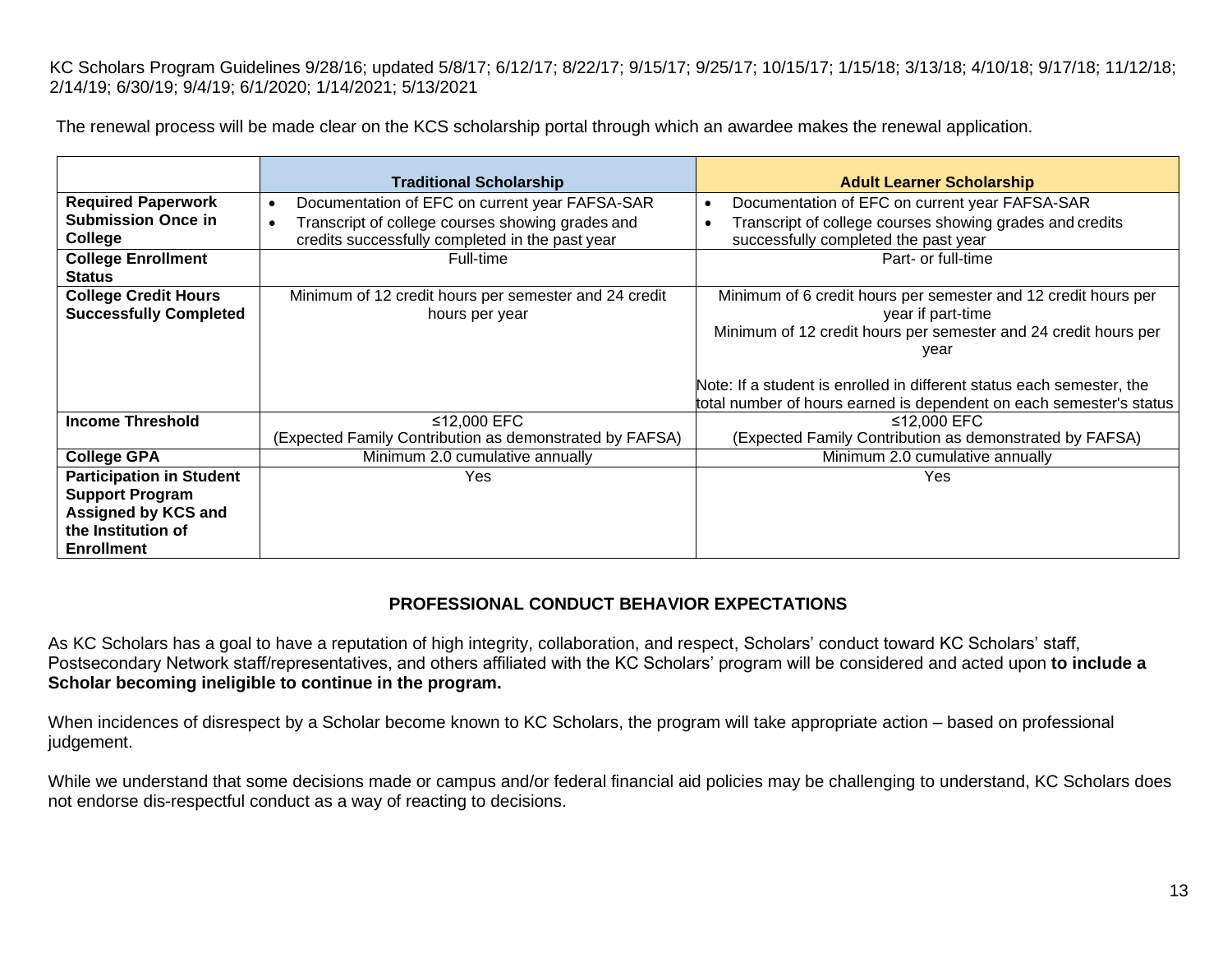# **APPEALS PROCESS**

<span id="page-13-0"></span>There are four types of appeals regarding the KCS scholarship that are allowable and will be considered.

- 1. Appeals by scholarship applicants to enroll at and attend a college/university outside the 17 Postsecondary Network partners. Appeal applications to go outside the network must be received **by the given deadline** (for adult learners, the appeal is due by the application deadline year in which they apply; for traditional (11<sup>th</sup> grade) scholarship recipients, the appeal is due December 1 of the senior year of high school; and for college savings match and incentive participants, the appeal is due December 1 of the senior year of high school), the same date on which scholarship applications are due. KC Scholars does not anticipate allowing many appeals to attend college outside the network campuses.
- 2. Appeals for a current scholarship recipient that is currently receiving scholarship support to seek to stop-out of college for a period of time and then later continue the college education and resume the scholarship support.
- 3. Appeals for a current scholarship recipient that is currently receiving scholarship support that receives orders to be stationed out of the region for military duty.
- 4. Appeals for a current scholarship recipient that had been currently receiving scholarship support that did not have the scholarship renewed as a result of not having met Program requirements as outlined in the KCS Program Guidelines (e.g., cumulative GPA, number of credit hours completed, and submission of required paperwork).

To request an appeal for any of the allowable appeal reasons listed above, an appeals application must be submitted directly to KCS scholarship portal.

A decision on appeals will be made on the basis of KCS Program Guidelines (available on the KCS website at www.kcscholars.org). Completing an appeal application does **not** guarantee approval.

All decisions are final.

The specific steps in an appeals process will be made clear on the KCS scholarship portal.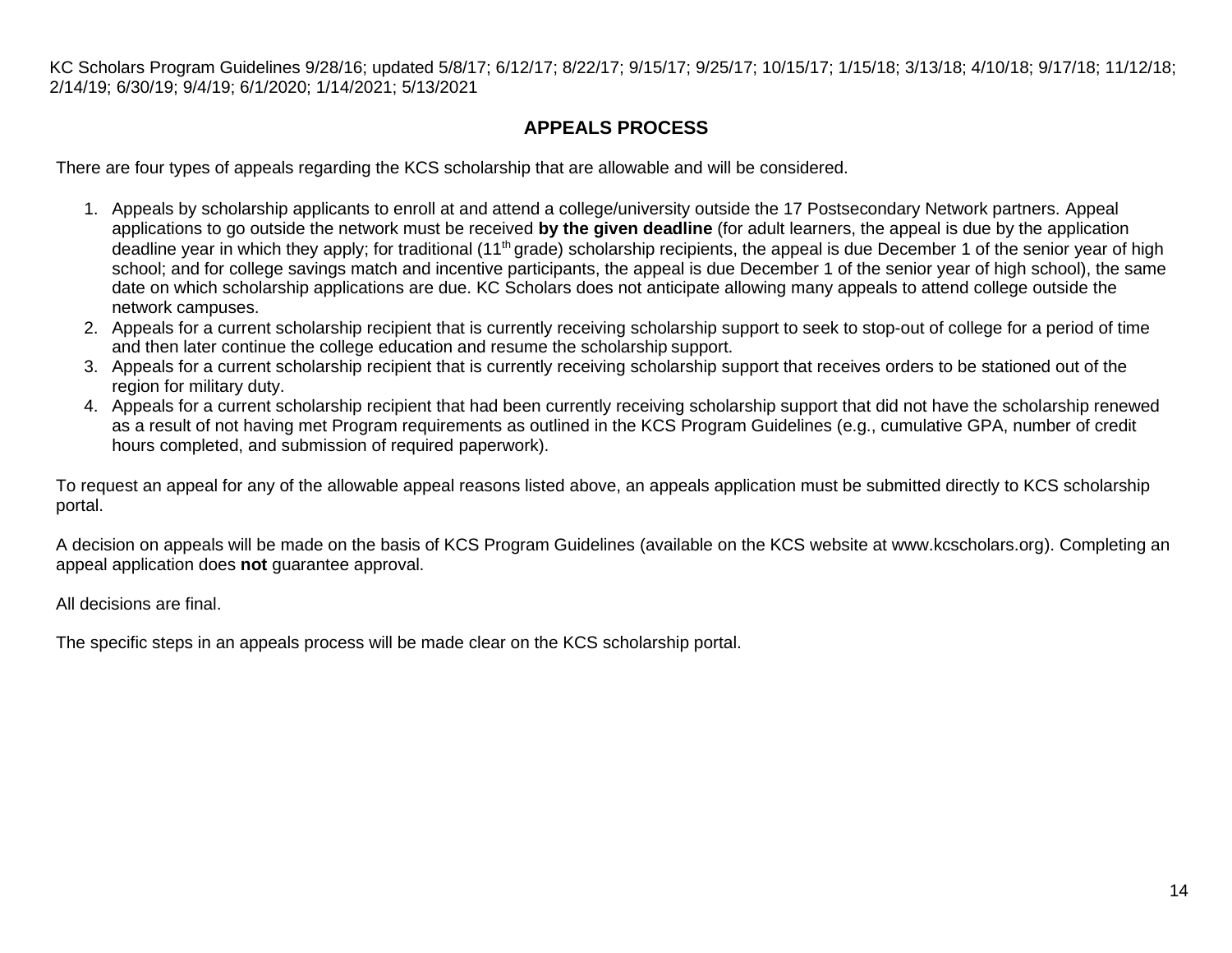## **WITHDRAWALS AND DISMISSALS**

<span id="page-14-0"></span>If a Scholar has withdrawn from KC Scholars or been dismissed as a result of not meeting guidelines or ineligibility for non-renewal of the scholarship, s/he is **not** eligible to apply again for the scholarship in subsequent years.

Awardees will be required to communicate in writing to KC Scholars that they wish to withdraw from the program. Likewise, any awardee dismissed from the program will receive written communication from KC Scholars documenting the withdrawal.

KC Scholars may also make a decision to dismiss a Scholar if there is no communication to requests for documentation, especially in the case of repeated and final communication requests with specific deadlines given.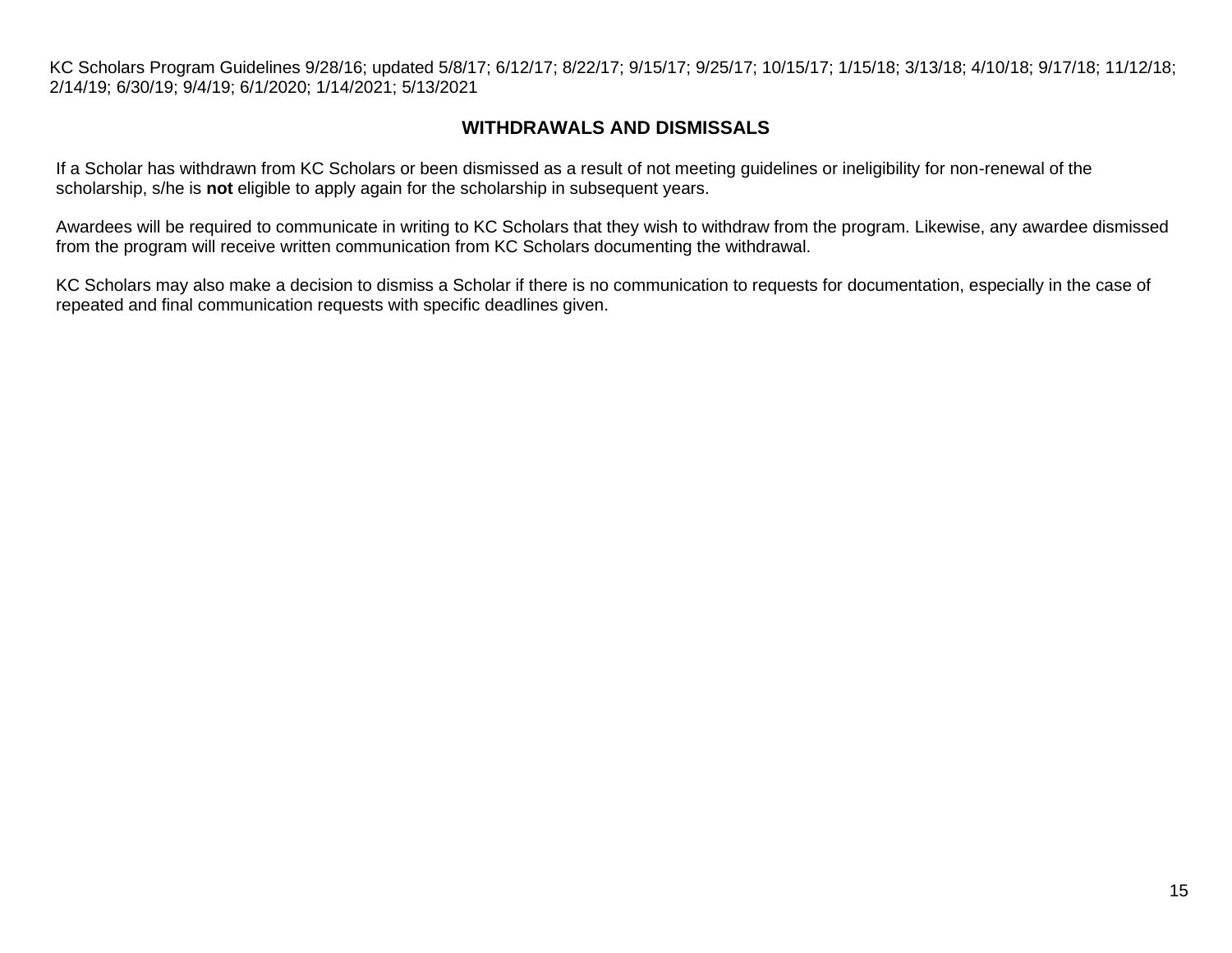# **529 COLLEGE SAVINGS ACCOUNT AND MATCH AND INCENTIVES PROGRAM GUIDELINES**

#### **Awards made 2017-2020**

As part of KCS, an ongoing college savings education campaign will occur across the Kansas City Region to 1) generate widespread awareness regarding the importance of savings for college, 2) encourage students and families to save for college, 3) foster ongoing participation by multiple students and families saving for college through a 529 college savings plan as a vehicle, and 4) provide opportunities for financial planning and financial literacy education. KCS has two programs: College Savings Account Program and the College Savings Match and Incentive Program.

In support of this campaign, KCS will set up 529 college savings accounts and make an initial \$50 contribution to that account for up to 500 eligible high school freshmen each year. These recipients are in the **College Savings Account Program**.

Of the 500 for whom an account is set up, at least 50 of these applicants will also be selected to participate in the **College Savings Match and Incentive Program**.

Applicants desiring to have an account set up and be seeded by KCS must be eligible to apply, apply to KCS to participate in the KCS College Savings Account/Match and Incentives program, and be selected from among applicants in order to be eligible to participate in this program.

**Note that the guidelines in the section just below apply to those selected to participate in the 529 college savings account program and to those selected to participate in the college savings match and incentive program.**

#### **Additional Eligibility Requirements:**

To be eligible to participate in the 529 college savings component of the program, applicants must be a U.S. citizen or resident alien with a verified permanent U.S. address **and** a valid Social Security Number or other taxpayer identification number.

529 college savings plans are required by federal law to obtain certain personal information, including a Social Security Number, to verify the student's **and** the account owner's identity. The Social Security Number is also required for tax-reporting purposes when the funds are eventually withdrawn.

In order to have KCS establish a 529 college savings account, an applicant must attend a required Orientation session designated by KCS.

#### **State Holding the Plan:**

It is not required that the account holder or student beneficiary be a citizen of the state in which the account is set up. Therefore, KCS recipients from both Kansas and Missouri can select to set up their account in the 529 college savings program offered by either Kansas (Learning Quest) or Missouri (MOST).

#### **Costs Associated With a 529 College Savings Plan:**

Neither applicants nor those for whom a 529 college savings account is established will incur any fees to open an account. Enrollment will occur at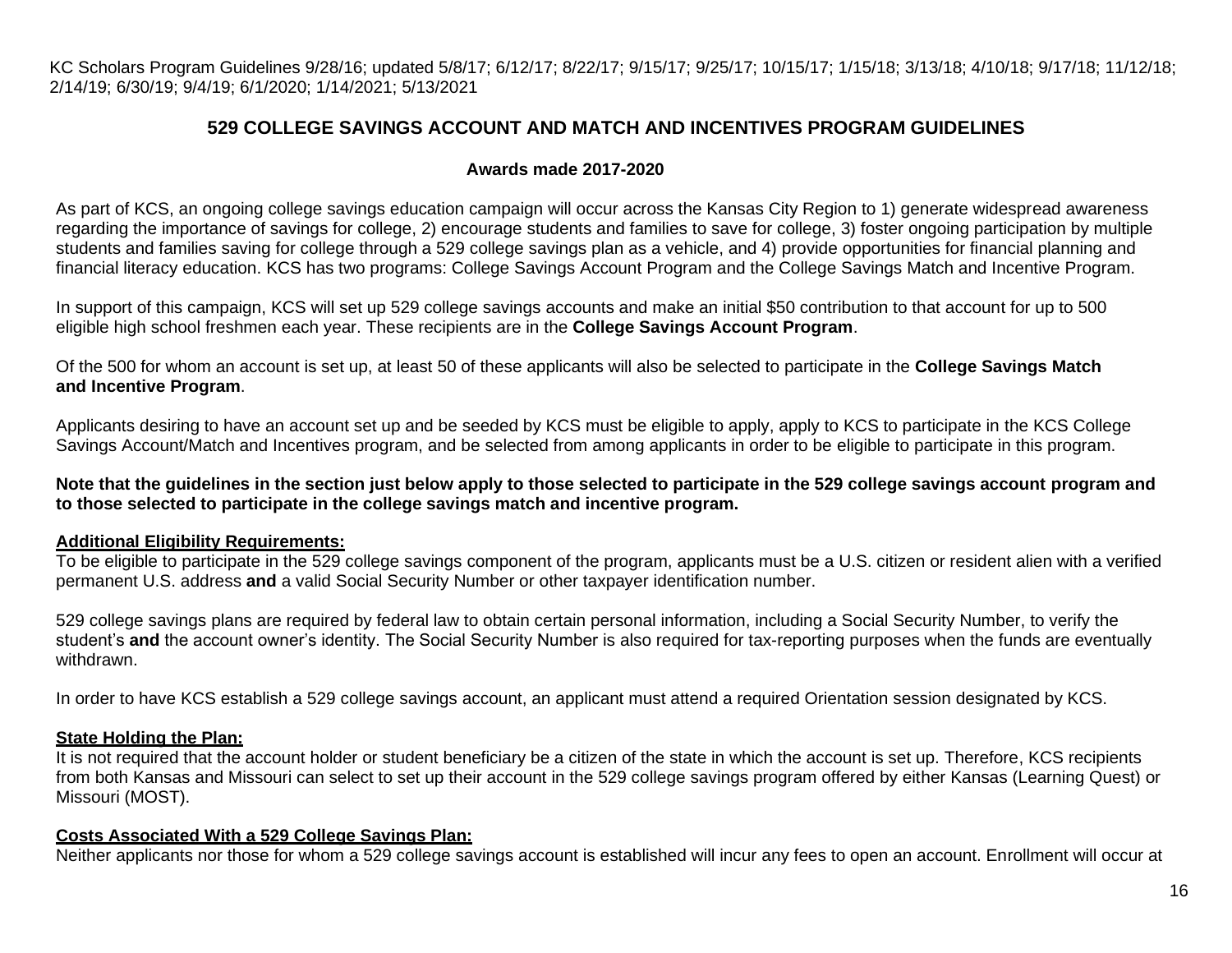the required Orientation session.

# **Specific College Savings Account/Match Program Guidelines:**

*Initial Awardees:*

- Up to 500 awardees will be notified of the selection in May following the date of application and will then receive materials about the 529 college savings account. Awardees **and** the designated account owner(s) are required to read the materials and bring them with them to the required Orientation session designed by KCS. Included in the materials will be a checklist of all items to bring to the Orientation; it will not be possible to open an account without these documents.
- An account owner must be identified in advance of the required Orientation session and must attend a session with the awardee. The account owner must be 18 years of age or older, must be a U.S. citizen or resident alien, and can, but is not required to, be a parent or legal guardian. The account is considered an asset of the account owner.
- Selected awardees **and** the designated account owner must attend an Orientation session in June immediately following application. Multiple Orientation sessions will be held each June to provide opportunity for all awardees and their account owner to attend one session. Each Orientation session will include an overview of the program and detailed explanation of how the program works. The 529 application and required paperwork to open a 529 college savings account will be completed and the account opened at the Orientation session.
- At the Orientation session, the student and account owner will be required to sign a permission slip/waiver that allows the KCS program to receive information from the 529 college savings plan to confirm the amount of contributions to the account beyond the \$50 initial investment.
- The initial investment of \$50 will be deposited by the KCS program into the account and will not be provided directly to the student or account owner.
- There is no minimum amount of or frequency of ongoing contributions to the account. Contributions may be made by anyone (even beyond the account owner and student) when they choose and in the amount they choose. An explanation of how to make contributions will be provided during the required Orientation session.
- The students/account owners that receive an initial investment of \$50 but are not selected to participate in the match and incentive program, are encouraged and able to continue to make contributions to the 529 college savings account and will be invited to participate in college readiness activities and financial literacy education.
- 529 college savings accounts are considered investment accounts. The account owner selects an investment plan from among those described at the required Orientation session. Since this is an investment, it can potentially increase in value and it also can potentially lose value. It is not possible to predict or guarantee how much the initial investment and/or contributions will grow nor how much the 529 college savings account will be worth when the Scholar is ready to begin using the account to cover college related expenses.
- If a 529 college savings account already exists with the student applicant as the beneficiary, through the state of Kansas or Missouri 529 programs, the student is still eligible to apply through KCS.

#### *Participation in the 529 College Savings Account/Match Program and the Traditional Student Scholarship in Kansas City Scholars:*

Under the KCS program, a student is eligible to be in the 529 college savings account and/or match and incentive program and also apply for and be awarded a traditional scholarship.

#### *Qualified Withdrawals:*

When funds are withdrawn from a 529 college savings plan for qualified, college-related expenses, the account owner will pay no federal or state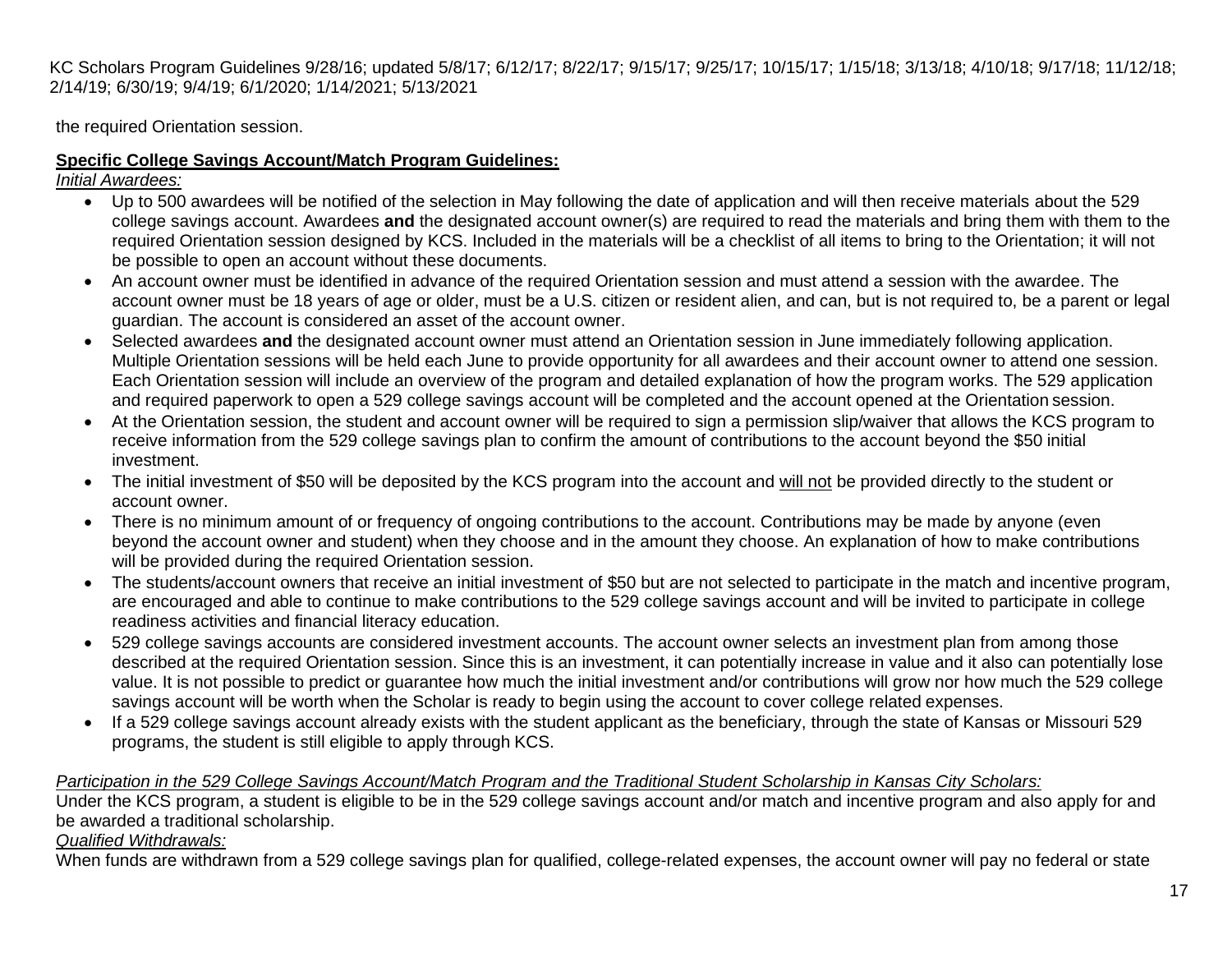income taxes. Qualified withdrawals may be used for any qualified educational expenses at institutions, anywhere in the United States. Qualified institutions include accredited public or private colleges or universities, graduate schools, community colleges, and vocational and technical schools. Qualified expenses include: tuition; mandatory fees; required books, supplies and equipment; and certain room and board expenses. However, unless KCS approved an exception as a result of unusual circumstances, match and incentive payments will only be made to institutions in the KCS Postsecondary Network. Scholars who elect to attend a non-network college will forfeit their match and incentive awards.

#### *Early Withdrawals, Withdrawals for Non-allowable Expenses, and Associated Penalties:*

Should the account owner withdraw any contributions between the date on which the account was opened for purposes of the KCS program and May 1 of the senior year of high school, the opportunity to earn a program match and incentive will be forfeited. The 529 college savings plan will inform the KCS program on a quarterly basis of any accounts from which a withdrawal has been made.

#### *Tax Implications:*

When funds are withdrawn from a college savings (529) plan for qualified college-related expenses, the account owner will pay no federal or state income taxes on contributions or on any investment earnings.

- Kansas residents may receive an annual adjusted gross income deduction of up to \$3,000 (\$6,000 if married, filing jointly).
- Missouri residents may deduct their contributions of up to \$8,000 (\$16,000 if married, filing jointly).

This information does not constitute tax advice and contributors who are relying on a contribution to a 529 program for tax benefits should consult their tax advisor to understand tax consequences of the investment before making a contribution.

#### *FAFSA Reporting Implications:*

The value of a 529 college savings account owned by a dependent student or one of their parents is considered parental assets on the FAFSA and must be reported as assets on the FAFSA (Free Application for Federal Student Aid). Though these contribution amounts are often not enough to change a student's eligibility for aid, the balance of a parent's 529 college savings account will be considered by the FAFSA in calculating a Scholar's EFC.

#### *Contact Information for the 529 College Savings Accounts:*

If a potential applicant or account owner has questions before, during, or after applying, they may have their questions answered by contacting:

- The State of Kansas Learning Quest Plan: Call 1-800-579-2203 weekdays, 8 am 5 pm, CT
- The State of Missouri MOST Plan: Call 888-414-6678 weekdays, 7 am 8 pm, CT.

Note that the MOST and Learning Quest offices will not be equipped to handle inquiries about the general KCS program. For KCS specific inquiries, contact KCS using contact information on the last page of these guidelines.

#### **Note that the guidelines in the section below apply** *only* **to the students selected to participate in the match and incentives program and do not apply to students that have had a 529 college savings account seeded for them but are not in the match and incentive program.** *Requirements Regarding Residence, Participation in Events and Activities, and College Enrollment:*

- Awardees in the KCS 529 college savings match and incentive program must attend all required program activities; failure to do so willresult in forfeiture of the ability to earn a match and/or incentive.
- Awardees in the KCS 529 college savings match and incentives program must continue to meet all eligibility and selection criteria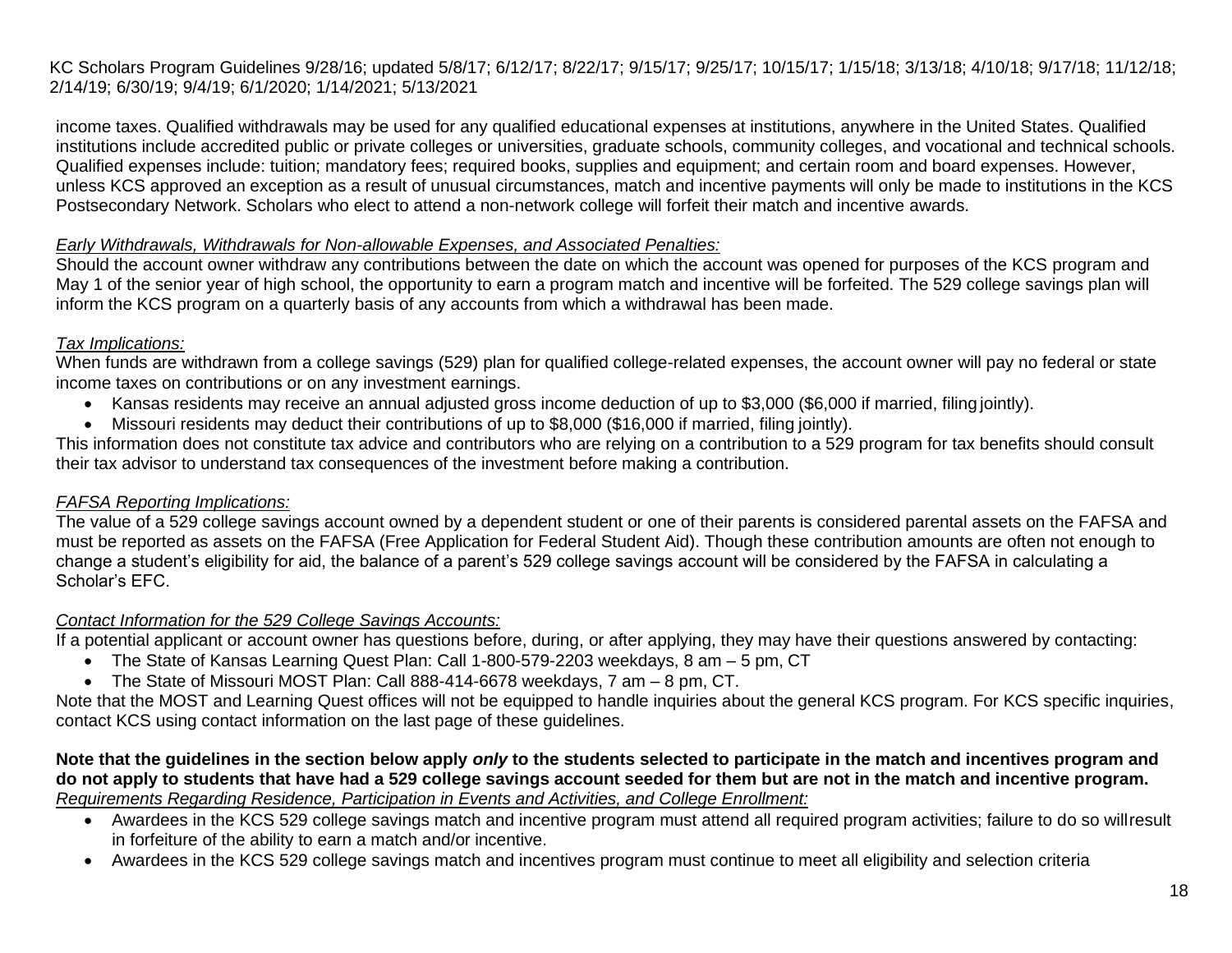throughout high school; failure to do so will result in forfeiture of the ability to earn a match and incentive.

- Awardees must continue to attend and graduate from a high school in the six-county KCS program area in order to be eligible for the program match and incentive. Students moving out of the six-county program area will forfeit the ability to earn a match orincentive.
- For Scholars that graduate high school a year early (the 3<sup>rd</sup> year of high school is the senior and final year), the incentives and match opportunity will stop May 1 of the academic year of high school graduation. Scholars must inform KC Scholars of their early graduation date at the beginning of the academic year of their high school graduation. Scholars will be eligible to receive any earned incentive funding from 9<sup>th</sup> grade, 10<sup>th</sup> grade, and 11<sup>th</sup> grade (forfeiting the 12<sup>th</sup> grade incentives). Earned match and/or incentive funds will be paid out to the college of enrollment (student must be enrolled full-time at a campus in the KC Scholars' Postsecondary Network) the fall after what would have been the 12<sup>th</sup> grade or fourth year of high school had the student not graduated early.
- To receive the KCS match and/or incentive, a student must enroll in college the fall immediately following high school graduation, must enroll in a KCS Postsecondary Network institution, and must enroll in college full-time.

#### *529 Account Contributions for the at least 50 Selected to Participate in the Match and Incentive Program:*

- If a 529 account already exists through the state of Kansas or Missouri 529 programs, the student is eligible to apply for and be awarded to participate in the KCS college savings (529) match program. However:
	- $\circ$  Only contributions made into the KCS-related account for 36 months from the June following application (i.e., the date of the Orientation session attended) through May 1<sup>st</sup> of the senior year of high school – will be eligible to receive matching scholarship contributions.
	- o Any earned income will not be eligible for the match; only the base contributions made into the KCS-related account will bematched.
	- o Any funds in pre-existing 529 college savings accounts through Kansas and Missouri may not be transferred into the KCS-related account.
- There is no minimum amount of or frequency of ongoing contributions to the account; contributions may be made by anyone (even beyond the account owner and student) when they chose and in the amount they choose. An explanation of how to make contributions will be provided at the required Orientation session.
- The earned match and incentive earned will not be provided directly to the student and account owner but will be paid directly to the postsecondary institution at which the student enrolls.
- If the account owner changes the name of the beneficiary (student) at any time during the period after it is established and before the student enters college in fall immediately following high school graduation, the opportunity to earn a match and incentive will be forfeited.
- KCS will receive account reports on a quarterly basis from the 529 college savings plan. The report will inform the program of the amountof contributions to the 529 college savings account since it was established.
- It is not required that the account holder cash out the account to use for college expenses when the beneficiary enters college in order to receive the match; the account holder may select to keep the account intact and cash it out to pay for a subsequent year of college for the beneficiary.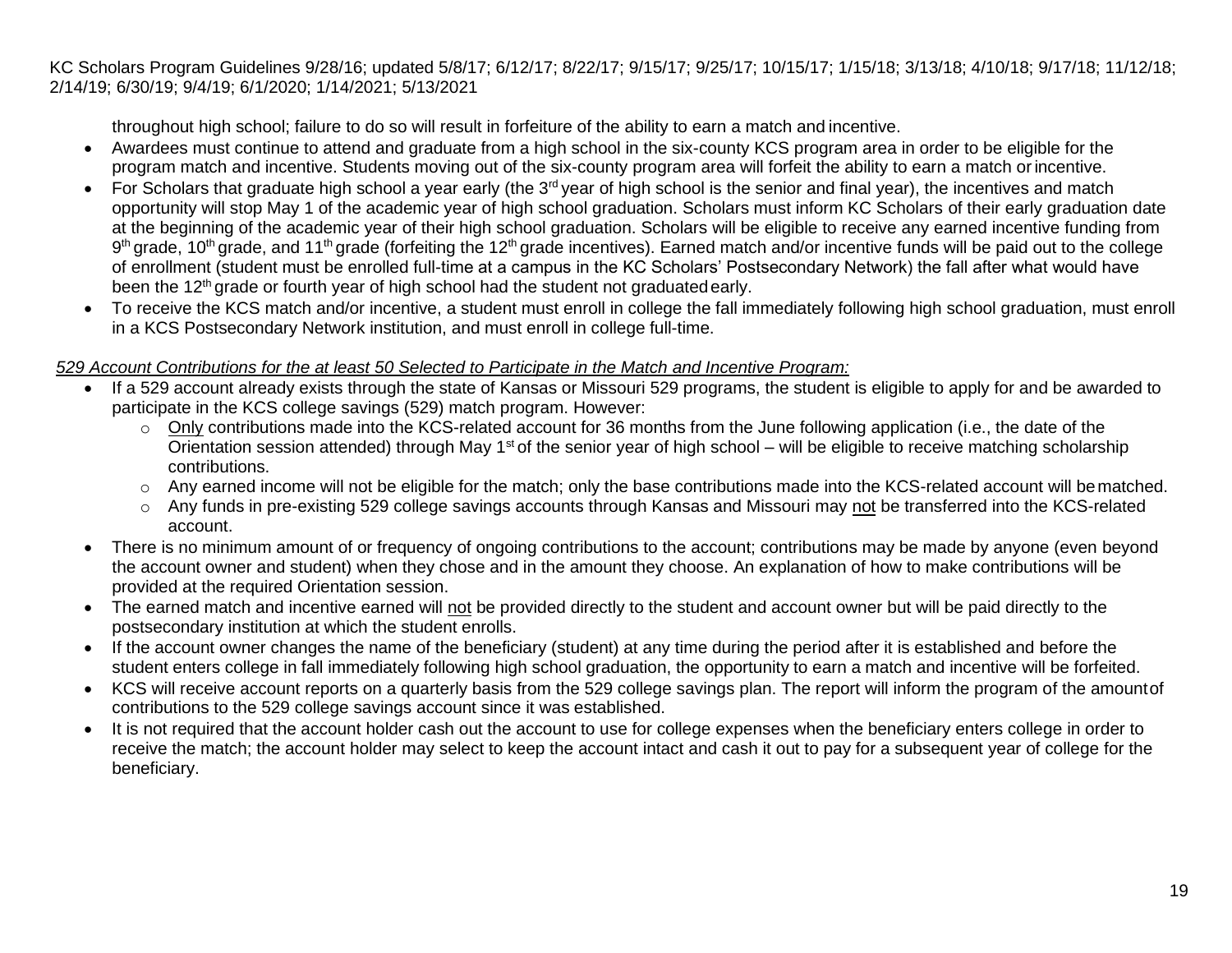#### **Examples of How to Maximize the Match on Contributions:**

As described in the above guidelines, each account owner will open a college savings (529) account with an initial investment of \$50 provided by KCS. The intent of the program is that account owners/students/anyone who wishes to will continue to make contributions after the account has been established so that the account's balance can grow.

For the at least 50 individuals selected to participate in the College Savings Match and Incentive Program, KCS will match the contributions made during the time period of the program (detailed above) but not on any increases in value that may have accrued after the contributions are made. Contributions made during the 36-month eligibility contribution period will be matched 4:1 up to a maximum contribution of \$1,250 (thus the maximum match amount that KCS will make is \$5,000).

Shown in the table below is the amount of contributions needed on average per day, week, month, and year to earn the maximum \$5,000 match over the 36-month eligible contribution period.

|                                  | Daily        | Weekly | Monthly | Annually |
|----------------------------------|--------------|--------|---------|----------|
| Value of Contribution<br>Average |              |        |         |          |
| \$1,250<br>to Reach              | . .<br>∸ו.וע | \$8.01 | \$34.72 | \$416.66 |

Note that the \$50 used to seed the account and 529 college savings account balances will not be held to guidelines about KCS's scholarship fund usage guidelines. All fund use guidelines outside this section titled *529 COLLEGE SAVINGS ACCOUNT/ MATCH AND INCENTIVE PROGRAM GUIDELINES* refer *only and specifically* to use of funds provided directly by the KCS program and not including the \$50 provided to seed the account.

# **COLLEGE PLANNING MILESTONE ACTIVITIES FOR EARNING THE INCENTIVE FOR THOSE IN THE MATCH AND INCENTIVE PROGRAM**

The at least 50 individuals selected to participate in the College Savings Match and Incentive component of the program will also be eligible to receive up to an additional \$2,000 in incentive payments for completing college preparation activities designated by KCS. The milestones upon which incentive payments are contingent are set forth in the table below (which also shows the maximum total match ratio).

| <b>Grade and Required Number of</b><br><b>Milestone Activities to be</b><br>Completed                  | <b>Milestone Activities Menu</b>                                                                                                                                                                    | <b>Incentive Value</b> | Maximum<br><b>Available Match</b><br>(ratio of 4:1) |
|--------------------------------------------------------------------------------------------------------|-----------------------------------------------------------------------------------------------------------------------------------------------------------------------------------------------------|------------------------|-----------------------------------------------------|
| 9 <sup>th</sup> Grade<br>Student must verify completion of at<br>least 2 of these milestone activities | Minimum 2.5 cumulative GPA<br>$\bullet$<br>Minimum attendance of 90% for the school year<br>$\bullet$<br>Student and parent attend a college savings or financial<br>$\bullet$<br>literacy activity | \$300                  | \$5,000                                             |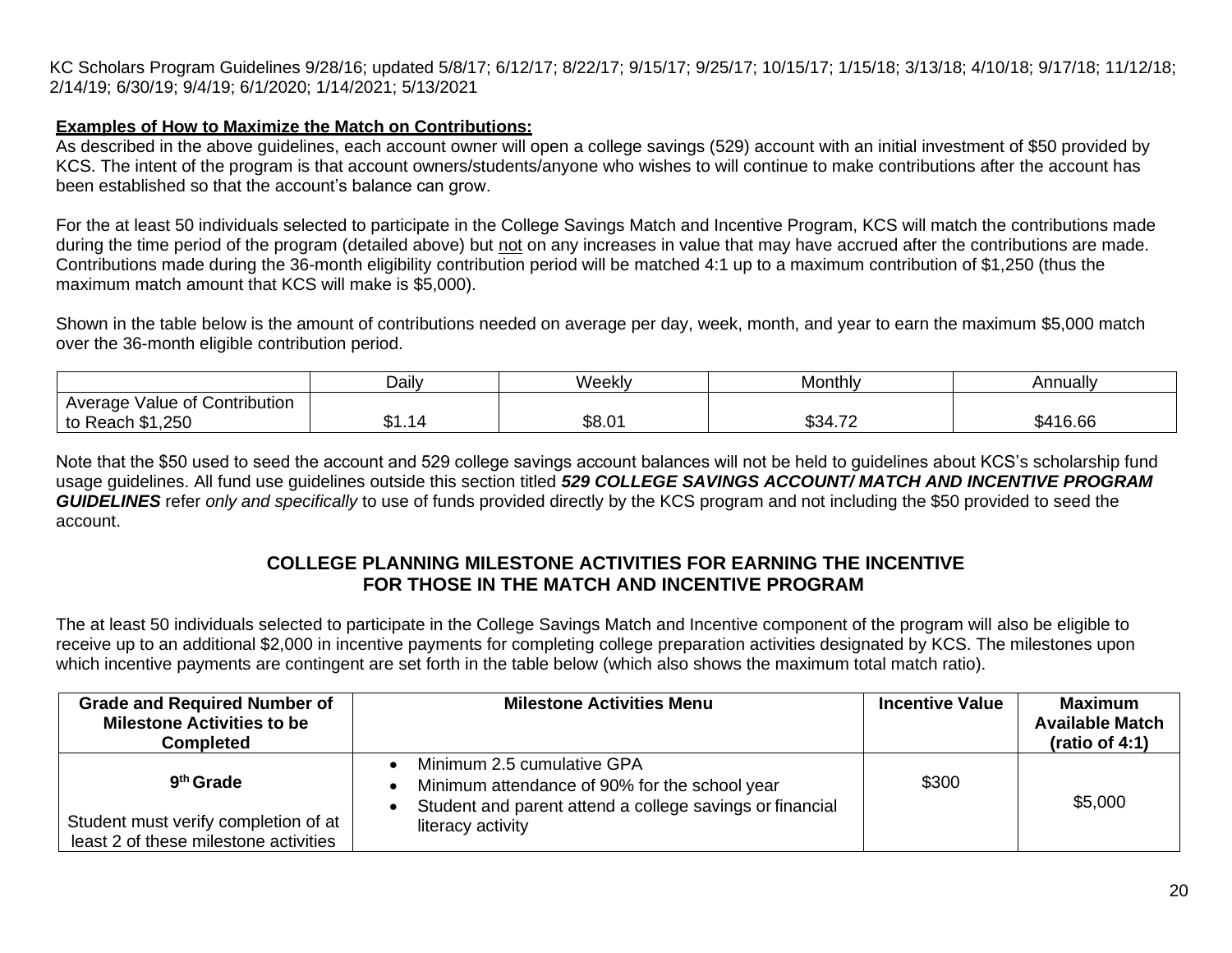| at end of freshman year to secure<br>grade-level incentive dollars.                                                                                                                                                                            |                                                                                                                                                                                                                                                                                                                                                                                                                                                                                                                                   |         |         |
|------------------------------------------------------------------------------------------------------------------------------------------------------------------------------------------------------------------------------------------------|-----------------------------------------------------------------------------------------------------------------------------------------------------------------------------------------------------------------------------------------------------------------------------------------------------------------------------------------------------------------------------------------------------------------------------------------------------------------------------------------------------------------------------------|---------|---------|
| 10 <sup>th</sup> Grade<br>Student must verify completion of at<br>least 3 of these milestone activities<br>at end of sophomore year to secure<br>grade-level incentive dollars.                                                                | Minimum 2.5 cumulative GPA<br>$\bullet$<br>Minimum attendance of 90% for the school year<br>Student and parent attend a college savings or financial<br>literacy activity<br>Attend a minimum of one campus rep visit to your school<br>(or attend a college fair)<br>Take the PreACT<br>$\bullet$                                                                                                                                                                                                                                | \$400   |         |
| 11 <sup>th</sup> Grade<br>Student must verify completion of at<br>least 4 of these milestone activities<br>at end of junior year to secure<br>grade-level incentive dollars.                                                                   | Minimum 2.5 cumulative GPA<br>$\bullet$<br>Minimum attendance of 90% for the school year<br>Student and parent attend a college savings or financial<br>literacy activity<br>Visit a minimum of one college campus<br>Attend a minimum of one campus rep visit to your school<br>(or attend a college fair)<br>Take the PSAT<br>$\bullet$<br>Participate in an ACT/SAT Test Prep program<br>Take the ACT or SAT                                                                                                                   | \$600   |         |
| 12 <sup>th</sup> Grade<br>Student must verify completion of at<br>least 5 of these milestone activities.<br>of which 2 must be the activities<br>marked as "REQUIRED" by the end<br>of senior year to secure grade-level<br>incentive dollars. | Minimum 2.5 cumulative GPA<br>$\bullet$<br>Minimum attendance of 90% for the school year<br>Student and parent attend a college savings or financial<br>literacy activity<br>Visit a minimum of one college campus<br>Attend a minimum of one campus rep visit to your school<br>(or attend a college fair)<br>Participate in an ACT/SAT Prep program<br>$\bullet$<br>Take an ACT or SAT<br>Apply for a minimum of three scholarships<br>Apply to a minimum of three colleges-REQUIRED<br>Submit the FAFSA by December 1-REQUIRED | \$700   |         |
| <b>MAXIMUM TOTAL ON MATCH</b><br><b>AND/OR INCENTIVES</b>                                                                                                                                                                                      |                                                                                                                                                                                                                                                                                                                                                                                                                                                                                                                                   | \$2,000 | \$5,000 |
| <b>MAXIMUM GRAND TOTAL</b>                                                                                                                                                                                                                     |                                                                                                                                                                                                                                                                                                                                                                                                                                                                                                                                   |         | \$7,000 |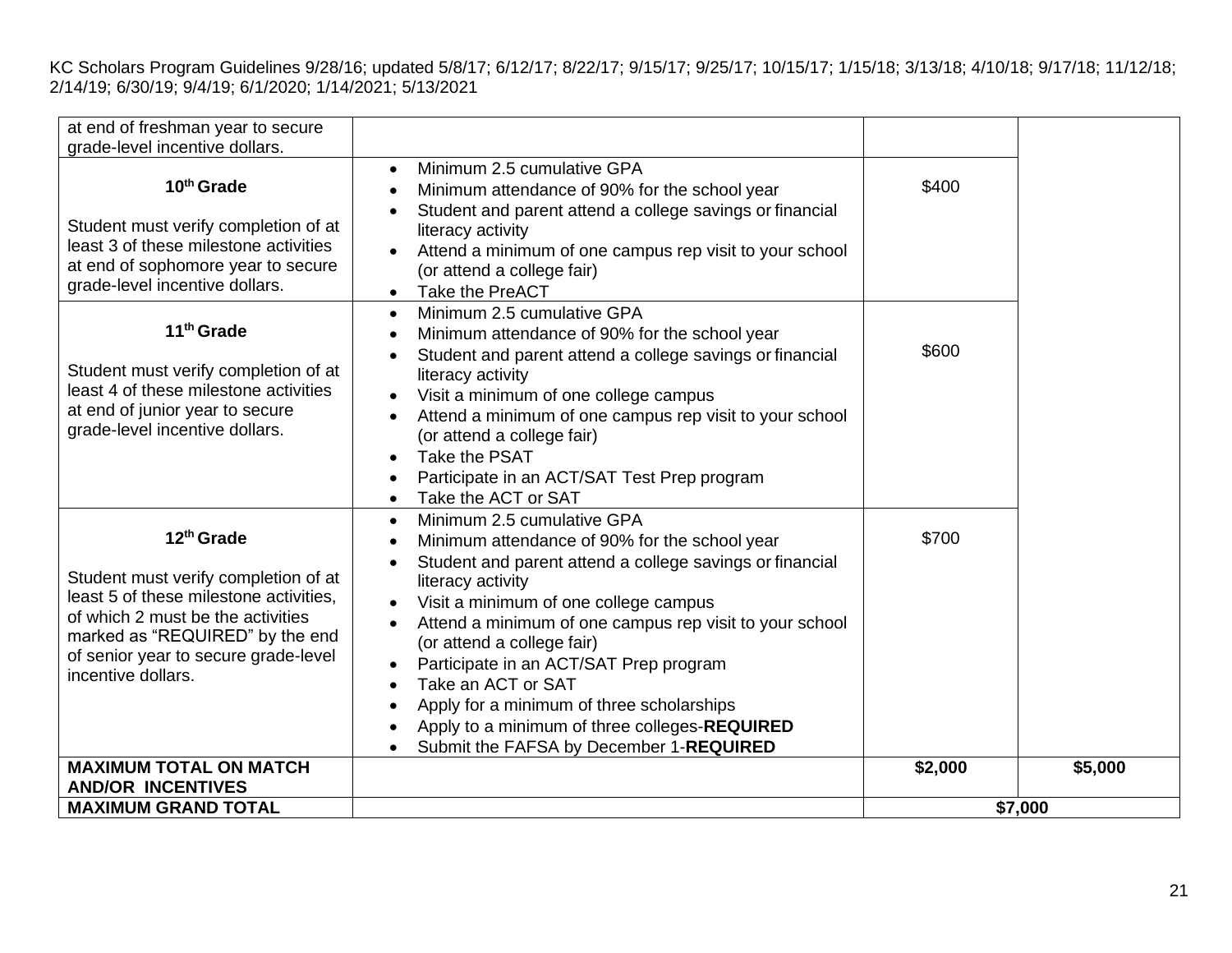Note that only students selected to participate in the match program are eligible to earn incentive funding. Students for whom a 529 college savings account has been seeded for them but are not in the match and incentive program are not eligible to receive incentive funding.

### **529 COLLEGE SAVINGS MATCH AND INCENTIVES PROGRAM GUIDELINES**

#### **Beginning with the 2021 award cycle**

Guidelines in the section immediately above apply with the exception of the following which apply for awards beginning in 2021.

• Up to 250 awards will be made annually.

#### **Examples of How to Maximize the Match on Contributions:**

KCS will match the contributions made during the time period of the program (detailed above) but not on any increases in value that may have accrued after the contributions are made. Contributions made during the 36-month eligibility contribution period will be matched 1:1 up to a maximum contribution of \$1,000 (thus the maximum match amount that KCS will make is \$1,000).

Shown in the table below is the amount of contributions needed on average per day, week, month, and year to earn the maximum \$1,000 match over the 36-month eligible contribution period.

|                                            | Dailv  | Weekly | Monthly                  | Annually           |
|--------------------------------------------|--------|--------|--------------------------|--------------------|
| Value of Contribution<br>Average           |        |        |                          |                    |
| ,000<br><b>PA</b><br>to .<br>Reach<br>- 42 | \$0.91 | \$6.4' | ሶሳ7 70<br><b>J</b> ZI.IO | やへへへ へへ<br>⊎ບບບ.ບບ |

# **COLLEGE PLANNING MILESTONE ACTIVITIES FOR EARNING THE INCENTIVE FOR THOSE IN THE MATCH AND INCENTIVE PROIGRAM**

College Savings Match and Incentive awardees will also be eligible to receive up to an additional \$400 in incentive payments for completing college preparation activities designated by KCS. The milestones upon which incentive payments are contingent are set forth in the table below (which also shows the maximum total match ratio).

| <b>Grade and Required Number of</b> | <b>Milestone Activities Menu</b> | <b>Incentive Value</b> | <b>Maximum</b>         |
|-------------------------------------|----------------------------------|------------------------|------------------------|
| <b>Milestone Activities to be</b>   |                                  |                        | <b>Available Match</b> |
| <b>Completed</b>                    |                                  |                        | (ratio of 1:1)         |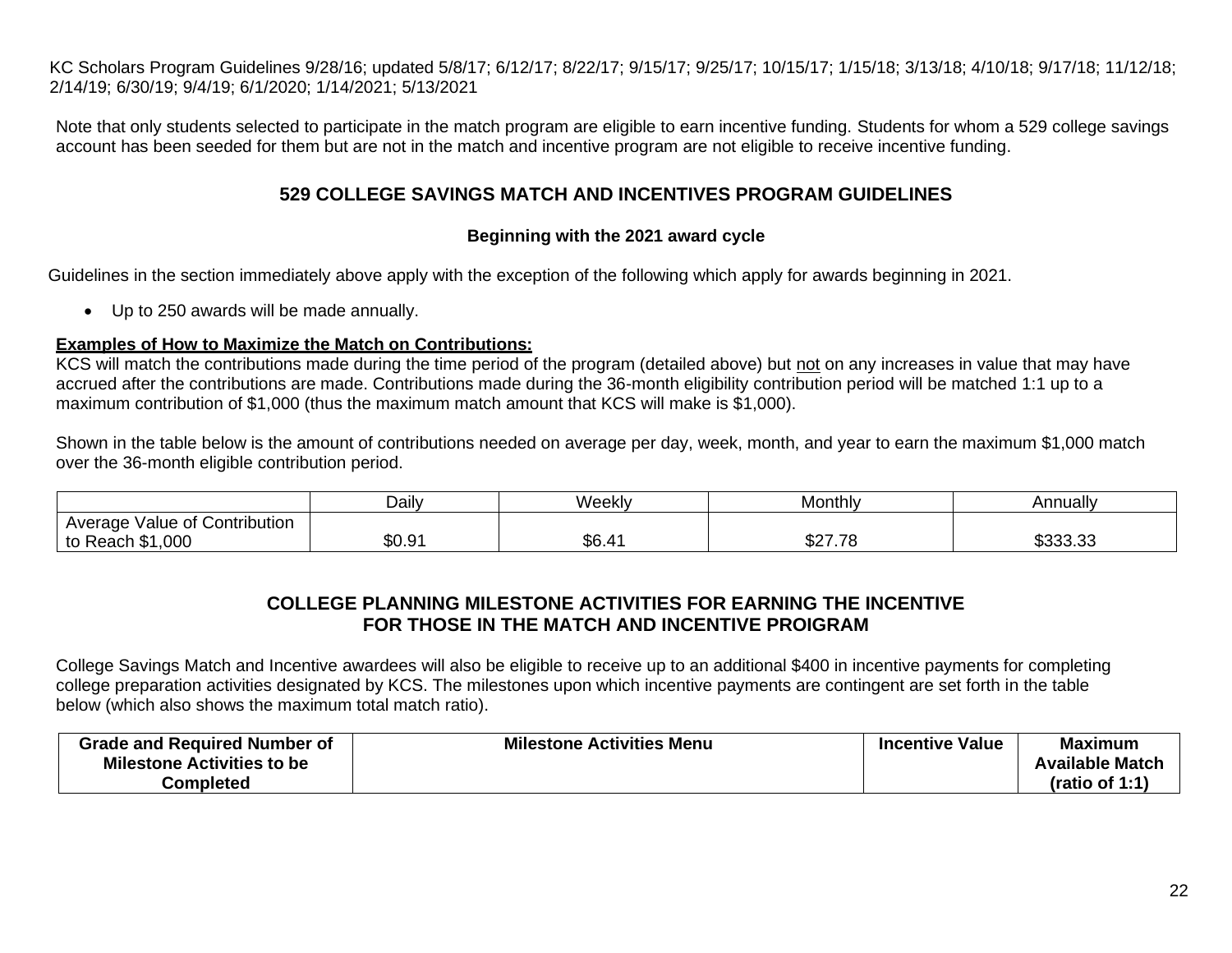| 10 <sup>th</sup> Grade<br>Student must verify completion of at<br>least 3 of these milestone activities,<br>of which 1 must be the activity<br>marked as "REQUIRED" at end of<br>sophomore year to secure grade-<br>level incentive dollars.   | Student and parent attend a college savings or financial<br>$\bullet$<br>literacy activity<br>Attend a career exploration event<br>$\bullet$<br>Attend a minimum of one campus rep visit to your school<br>$\bullet$<br>(or attend a college fair)<br>Take the PreACT or PSAT<br>Connect with your college adviser at least 4 times in the<br>year (twice per semester) - REQUIRED                                                                                                                                                                                                                                          | \$100   |         |
|------------------------------------------------------------------------------------------------------------------------------------------------------------------------------------------------------------------------------------------------|-----------------------------------------------------------------------------------------------------------------------------------------------------------------------------------------------------------------------------------------------------------------------------------------------------------------------------------------------------------------------------------------------------------------------------------------------------------------------------------------------------------------------------------------------------------------------------------------------------------------------------|---------|---------|
| 11 <sup>th</sup> Grade<br>Student must verify completion of at<br>least 4 of these milestone activities,<br>of which 1 must be the activity<br>marked as "REQUIRED" at end of<br>junior year to secure grade-level<br>incentive dollars.       | Student and parent attend a college savings or financial<br>$\bullet$<br>literacy activity<br>Attend a career exploration event<br>$\bullet$<br>Visit a minimum of one college campus<br>Attend a minimum of one campus rep visit to your school<br>$\bullet$<br>(or attend a college fair)<br>Take the PSAT<br>$\bullet$<br>Participate in an ACT/SAT Test Prep program<br>$\bullet$<br>Take the ACT or SAT<br>$\bullet$<br>Connect with your college adviser at least 4 times in the<br>$\bullet$<br>year (twice per semester) - REQUIRED                                                                                 | \$100   |         |
| 12 <sup>th</sup> Grade<br>Student must verify completion of at<br>least 5 of these milestone activities,<br>of which 2 must be the activities<br>marked as "REQUIRED" by the end<br>of senior year to secure grade-level<br>incentive dollars. | Student and parent attend a college savings or financial<br>$\bullet$<br>literacy activity<br>Attend a career exploration event<br>$\bullet$<br>Visit a minimum of one college campus<br>Attend a minimum of one campus rep visit to your school<br>$\bullet$<br>(or attend a college fair)<br>Participate in an ACT/SAT Prep program<br>$\bullet$<br>Take an ACT or SAT<br>$\bullet$<br>Apply for a minimum of three scholarships<br>$\bullet$<br>Connect with your college adviser monthly (September-<br>$\bullet$<br>April)<br>Apply to a minimum of three colleges-REQUIRED<br>Submit the FAFSA by December 1-REQUIRED | \$200   |         |
| <b>MAXIMUM TOTAL ON MATCH</b><br><b>AND/OR INCENTIVES</b>                                                                                                                                                                                      |                                                                                                                                                                                                                                                                                                                                                                                                                                                                                                                                                                                                                             | \$400   | \$1,000 |
| <b>MAXIMUM GRAND TOTAL</b>                                                                                                                                                                                                                     |                                                                                                                                                                                                                                                                                                                                                                                                                                                                                                                                                                                                                             | \$1,400 |         |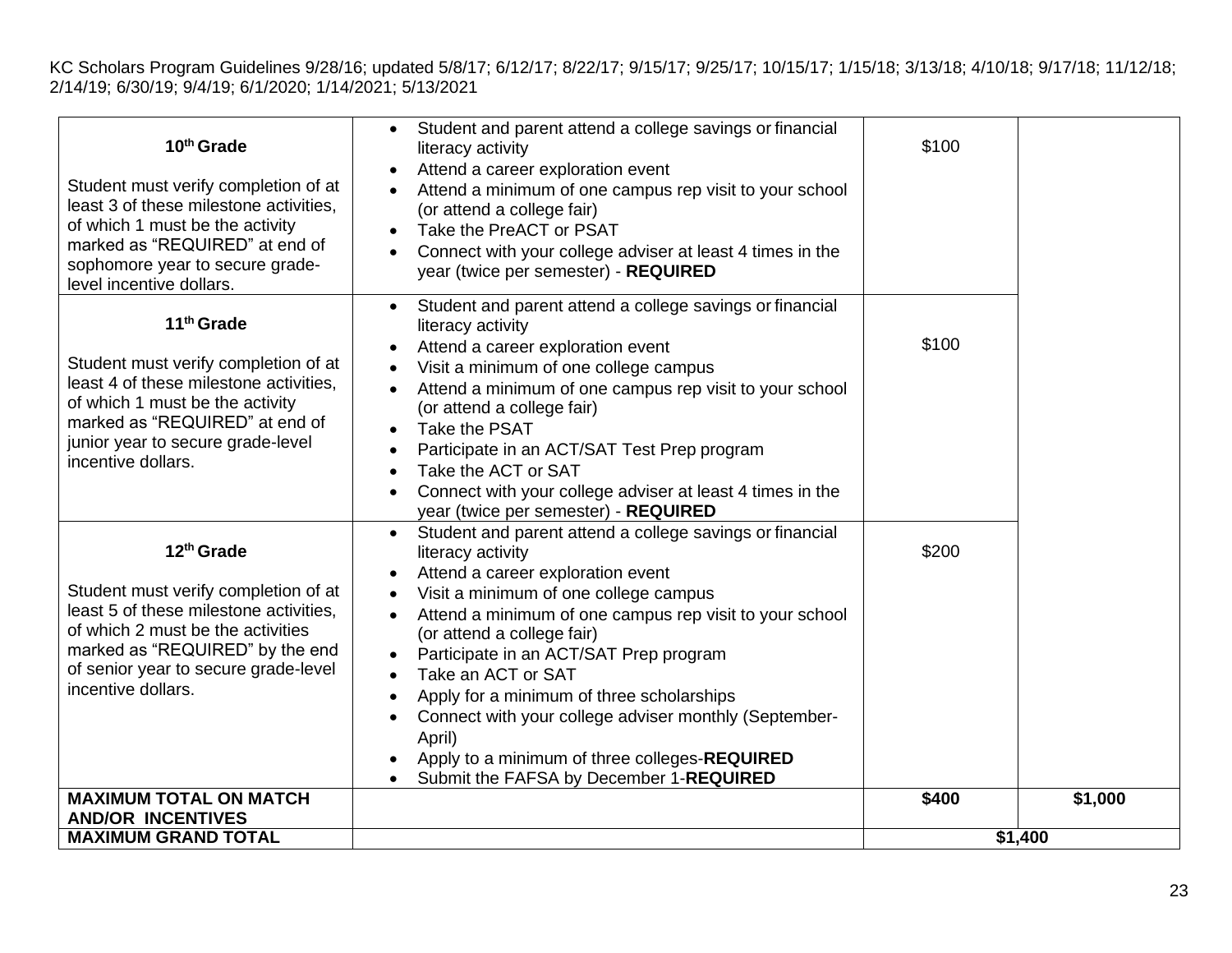# **RESPONSIBILITIES OF THE SCHOLARSHIP RECIPIENT**

<span id="page-23-0"></span>KCS is a program that provides financial support for college attendance and completion and also provides supports to its recipients to aid in their success in and completion of a college credit-bearing credential and/or degree. To accomplish this and best support its scholarship recipients, KCS needs to develop and nurture close communication with recipients. As such, there are basic expectations and requirements associated with being supported by the KCS program. It is required and expected that KCS scholarship awardees engage fully in and be responsive to the program by fulfilling the expectations and responsibilities outlined below:

- 1. Submitting a signed Waiver and Release of Information for the KCS program.
- 2. Submitting a signed Release of Information that will be shared with the campus of enrollment.
- 3. Reading and then following KCS Program Guidelines that are posted on KCS's official website.
- 4. Attending and participating in all required KCS Orientation sessions and meetings.
- 5. Responding promptly to KCS requests, particularly for ongoing surveying that will occur both when you are in the KCS program and for years thereafter.
- 6. Reading and replying promptly to all notifications from the KCS program.
- 7. Notifying KCS immediately of any changes in status that are directly relevant to KCS eligibility criteria and/or status as a college student (specifically if a student wants to transfer from one institution to another mid-year with notification to occur before a transfer ismade).
- 8. Completing the FAFSA by the 1<sup>st</sup> of December each year or by the priority deadline date of the college of enrollment.
- 9. Providing a copy of the FAFSA Student Aid Report (SAR) to KCS by the deadlines established by KCS. The student will receive the SAR within a few days of submitting the FAFSA form online.
- 10. Completing participation in persistence and completion supports that KCS assigns to each Scholar at his/her campus of enrollment (participation is a requirement the first and second years of college, with encouragement of extended participation).
- 11. Meeting all KCS program deadlines.

KCS will also be rigorously evaluated to understand its effectiveness and impact – to answer whether KCS is reaching its intended goals. To evaluate and learn about the impact of KCS, the level of responsiveness, communication, and participation described above will be necessary.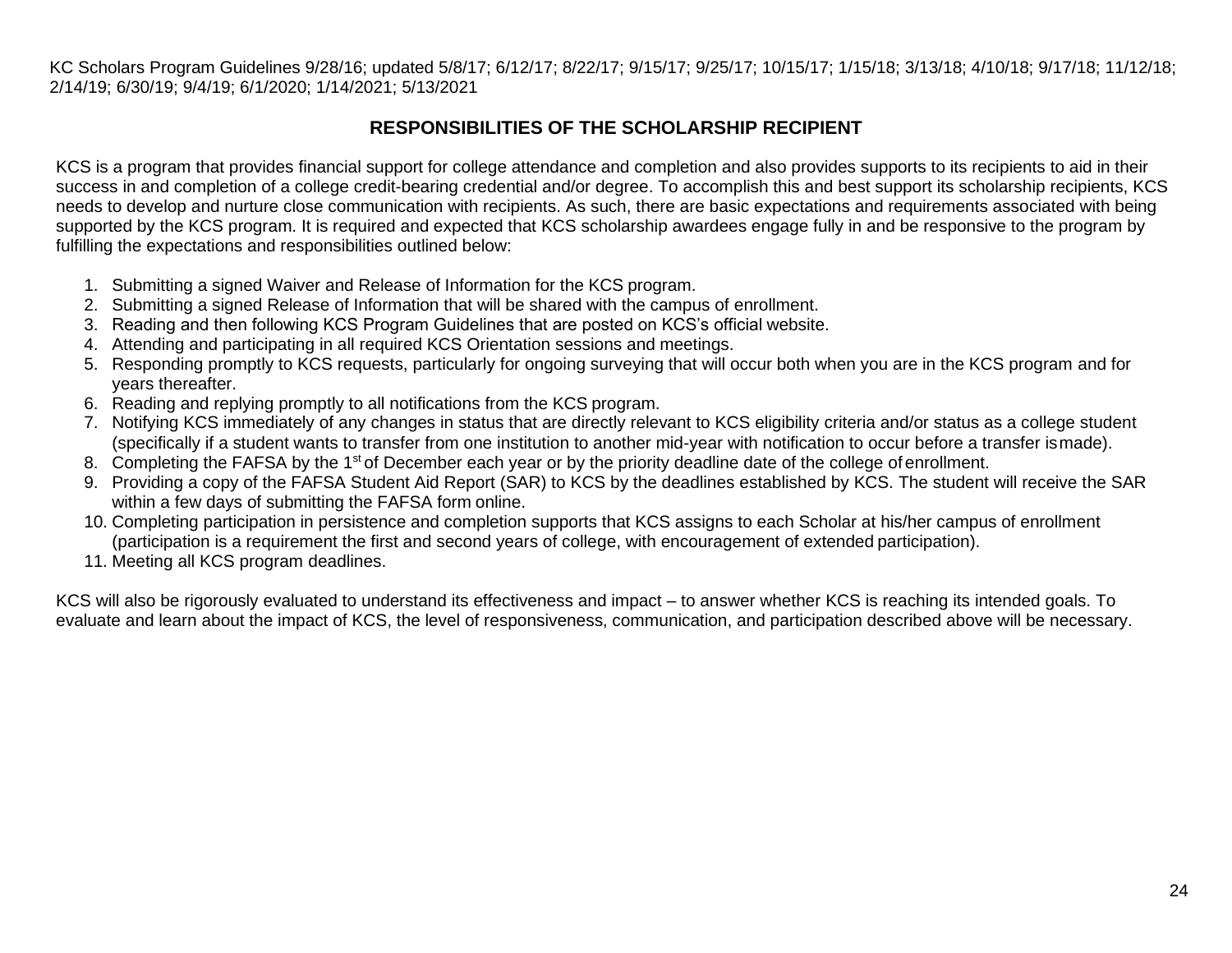# **KCS POSTSECONDARY NETWORK**

<span id="page-24-0"></span>KCS has established a Postsecondary Network of colleges at which the KCS scholarship funding may be used to earn a credit-bearing credential or degree. The KCS Postsecondary Network includes the institutions listed below:

- 1. Avila University
- 2. Baker University
	- o Baldwin City Campus
	- o Overland Park Campus
	- Topeka Campus School of Nursing
	- Wichita Campus
- 3. Donnelly College
- 4. Johnson County Community College
- 5. Kansas City Art Institute
- 6. Kansas City Kansas Community College
	- Kansas City Kansas Campus
	- o Burke Technical Education Center
	- Leavenworth KCKCC Pioneer Career Center
- 7. Kansas State University
	- Manhattan College
	- Polytechnic Campus in Salina
	- o Online
- 8. Lincoln University
- 9. Metropolitan Community College
	- Blue River
	- o Business and Technology
	- Longview
	- o Maple Woods
	- o Penn Vallev
- 10. Park University
	- Parkville Campus
	- Downtown Kansas City Campus
	- o Independence Campus
- 11. Rockhurst University
- 12. University of Central Missouri
	- Warrensburg Campus
	- UCM Lee's Summit Campus
- 13. University of Kansas
	- o Lawrence Campus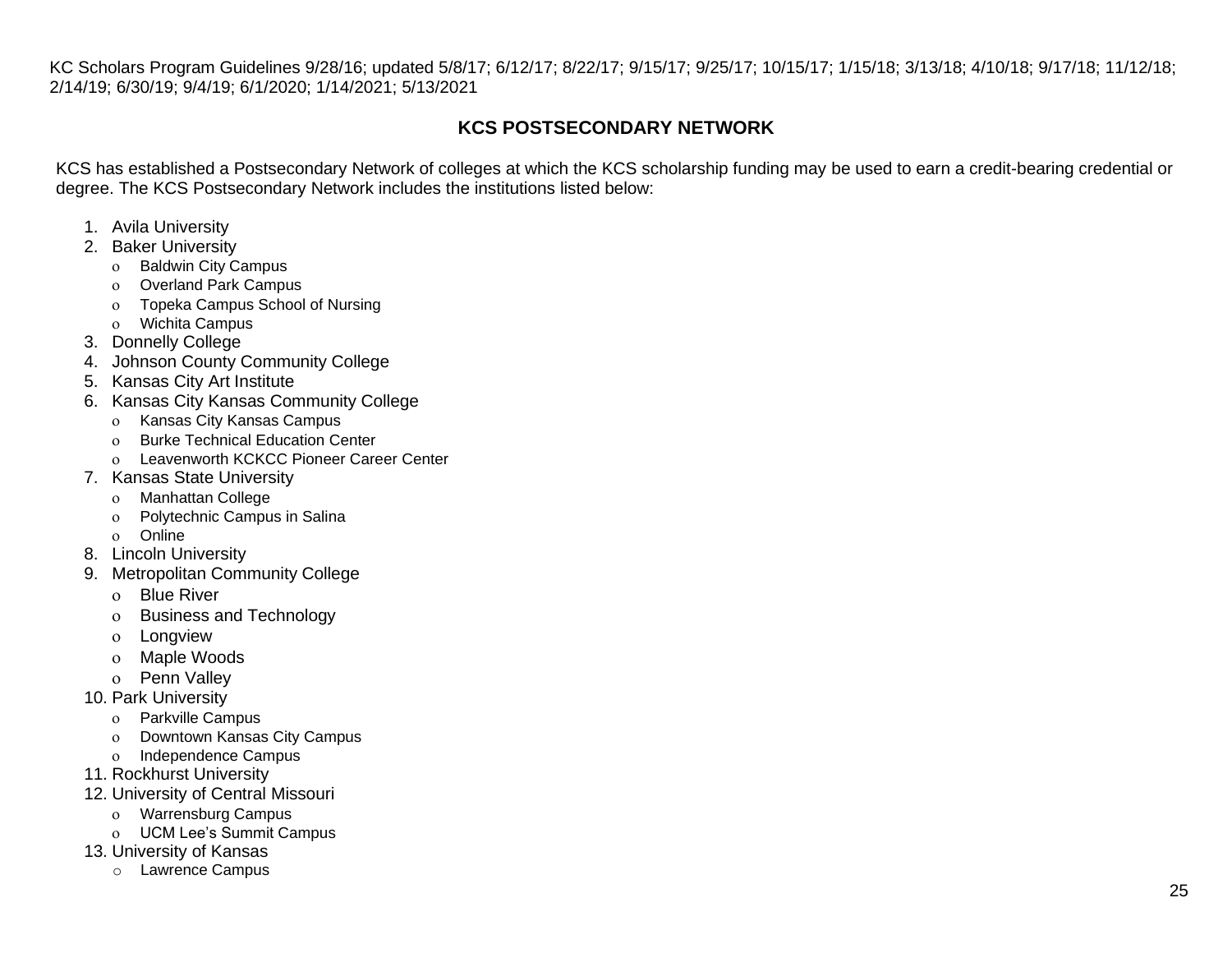- o Edwards Campus
- o College Online
- 14. University of Missouri- Columbia
- 15. University of Missouri- Kansas City
- 16. Western Governors University
- 17. William Jewell College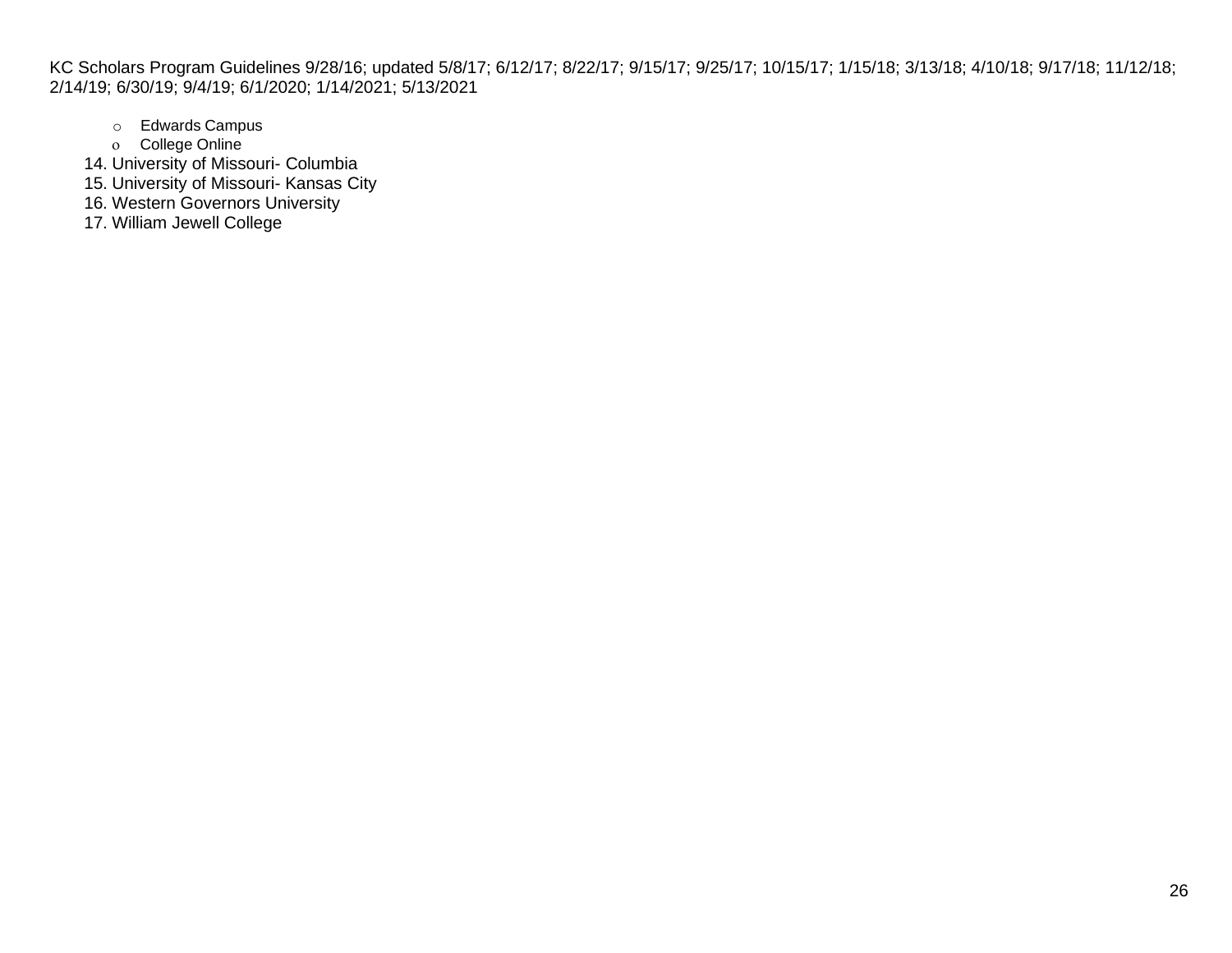## **APPLICATION AND SELECTION PROCESS TIMELINE**

<span id="page-26-0"></span>Important dates for scholarship applications, reviewing, awarding, and annual renewal deadlines are listed on the KCS official website at kcscholars.org and on the KCS scholarship portal. These dates will be refreshed annually.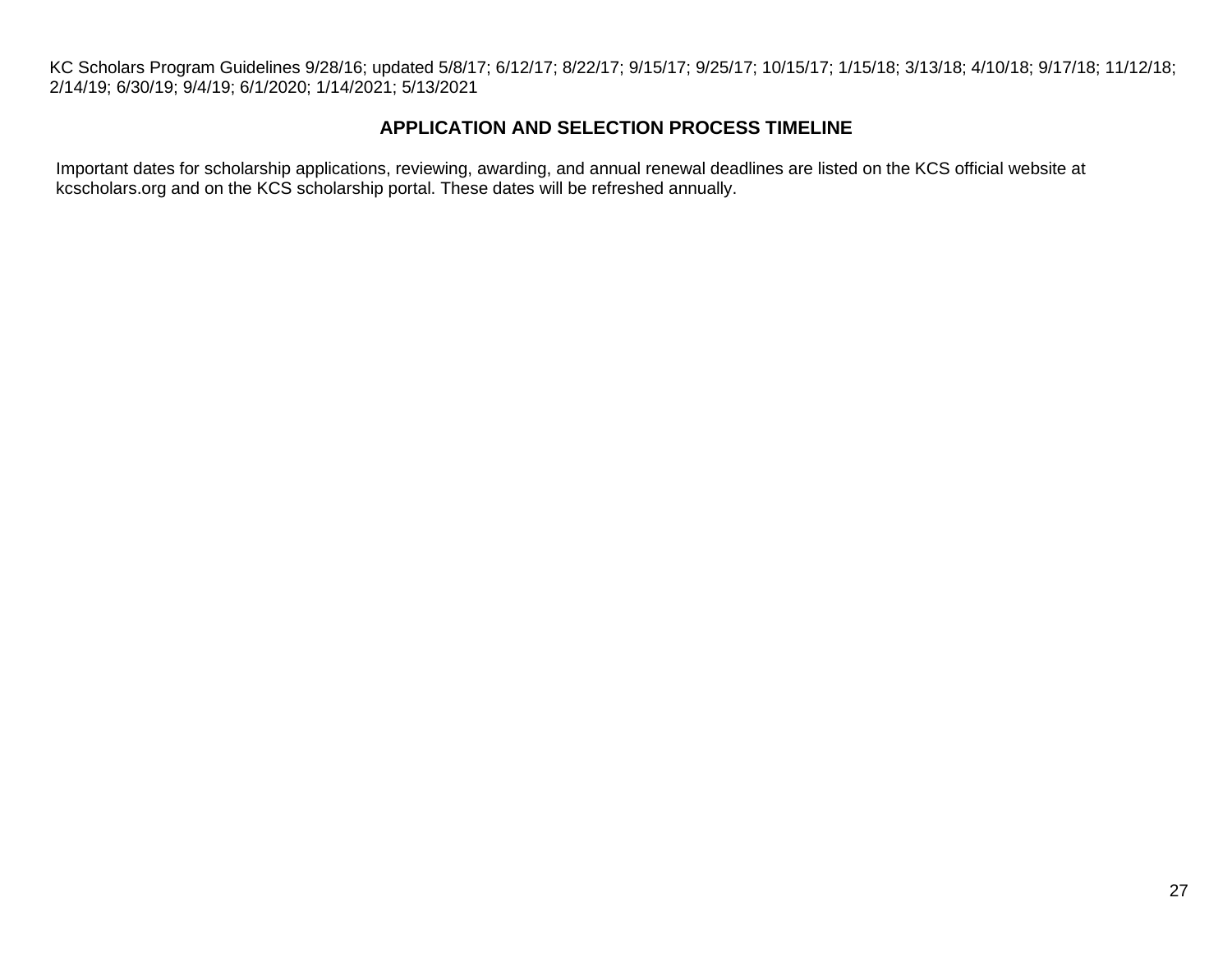# **GLOSSARY OF COMMON TERMS**

<span id="page-27-0"></span>The KCS program entails many words that are specific to higher education. To provide greater access to meaning behind terminology used, this glossary defines those words and phrases.

529 (College Savings) Plan – A type of investment account that offers tax breaks for contributing money that a named person can use to save money for his/her higher education. These plans are usually sponsored by an individual state. It is named from the Section 529 of the Internal Revenue Code, which specifies the plan's tax advantages. KCS generally references college savings accounts. 529 accounts and college savings accounts are used interchangeably and are a reference to the same account. In Missouri, the 529 program is called MOST – Missouri's 529 College Savings Plan [\(www.missourimost.org/\)](http://www.missourimost.org/). In Kansas, the 529 program is called Learning Quest [\(www.learningquest.com/\).](http://www.learningquest.com/))

Account Owner – The person in whose name the 529 college savings account is opened and considered to be the property of. The account owner selects investments, assigns the beneficiary, and determines how the account funds are used. The account owner can be a parent, grandparent, other relative, or friend that is age 18 and above. The account owner must be a U.S. citizen or resident alien with a valid Social Security number or other taxpayer identification number.

Accredited, Title IV Institution – Designated agencies examine colleges and universities to determine if they meet the standard required to be accredited and eligibility to participate in the Federal Student Assistant Program. A list of accredited, Title IV institutions may be found at https://ifap.ed.gov/ifap/fedSchoolCodeList.jsp.

ACT – A standardized test for national college admissions. All 4-year colleges and universities in the U.S. accept ACT scores.

Appeal – A request to have KCS re-evaluate a decision based on unusual circumstances or incorrect information. These guidelines contain information on the KCS appeals process and the reasons for which a Scholar may lodge an appeal.

Beneficiary –The person whose education expenses are to be paid out of the savings held in a 529 college savings account. The beneficiary must be a U.S. citizen or resident alien with a valid Social Security number or other taxpayer identification number.

COA (or Cost of Attendance) – The total amount of college expenses before financial aid that a student should expect to pay in order to attend a specific institution. Cost of attendance includes money spent on tuition and fees, room and board, books and supplies, and living expenses. Each institution has its own method for calculating the Cost of Attendance at that Institution.

College Savings Match Program – One component of the KCS program is a college savings match program whereby 9<sup>th</sup> graders that are accepted into the program have a 529 college savings account set up, with a \$50.00 initial deposit into the account made by KCS and are then able to contribute to the account during 36 months of high school and then have their contributions matched by KCS.

Credit-bearing Courses – A college course for which an Institution awards a student credits for the successful completion of a specified college-level course.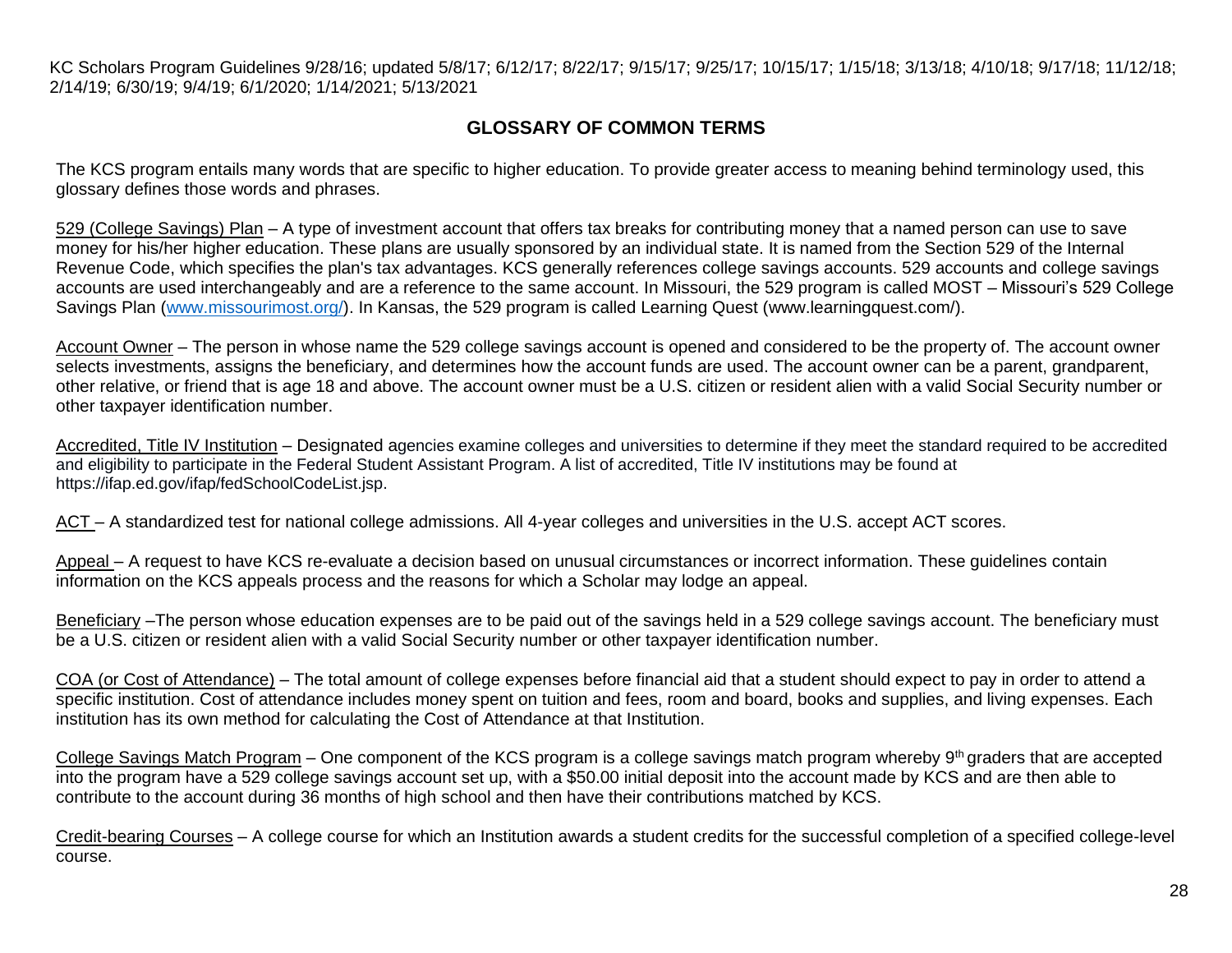Credit-bearing Credentials – A credential is a certificate awarded for the successful completion of certain requirements a postsecondary institution has established in order to earn a certificate. A credit-bearing credential is one for which all courses successfully taken and completed to earn it resulted in college credit for the hours completed.

Cumulative GPA – A number that shows overall academic performance and is computed by assigning a point value to each grade earned. Cumulative refers to the average GPA over a set period of time (e.g., middle school, high school).

DACA (Deferred Action for Childhood Arrivals) – [http://www.immigrationequality.org/get-legal-help/our-legal-resources/path-to-status-in-the-u](http://www.immigrationequality.org/get-legal-help/our-legal-resources/path-to-status-in-the-u-s/daca-deferred-action-for-childhood-arrivals/)[s/daca-deferred-action-for-childhood-arrivals/](http://www.immigrationequality.org/get-legal-help/our-legal-resources/path-to-status-in-the-u-s/daca-deferred-action-for-childhood-arrivals/) - The DACA program began on June 15, 2012 and is a policy that provides for certain undocumented young people who came to the U.S. as children to apply for and be granted work authorization and deferment of removal action against the individual. In the case of KC Scholars, individuals with approved DACA status can apply for the traditional and adult learner scholarships. KC Scholars acknowledges the uncertainty of the future of the DACA program and reminds applicants that DACA approval must be maintained throughout the period that is covered by the scholarship.

Developmental Courses – Sometimes referred to as remedial courses, these are classes that students must take and successfully complete before enrolling in college-level courses. The decision about whether a student must take and complete developmental courses is assessed on the basis of proficiency as estimated through college entrance testing and also on the basis of prior academic performance. Some developmental courses are credit bearing and others are not.

Eligibility Criteria – The set of basic standards that must be met in order to be eligible to apply for the KCS scholarship program. KCS criteria include geographic factors, academic performance factors, grade level or age requirements, and income threshold requirements.

Eligibility Requirement Check – When a potential applicant enters the KCS scholarship portal, he/she will need to take and pass the eligibility criteria check in order to apply.

Enrollment Status – A classification based on the number of credit hours a student is taking (full-time or part-time). Some loans or financial aid may be available only to students with a certain enrollment status. In the case of KCS, traditional scholarship and college savings match recipients must enroll in college full-time and adult learners can enroll part- or full-time.

Expected Family Contribution (EFC) – Expected Family Contribution is based on household income and number of members in the family (and number that will be in college at the same time) and is the amount of money that a family can be expected to pay toward the student's college education. The EFC number is used to determine a student's eligibility for federal student financial aid. This number results from the financial information provided in the FAFSA, the application for federal student aid. To learn more about Expected Family Contribution, go to: <https://fafsa.ed.gov/help/fftoc01g.htm>

FAFSA – Free Application for Federal Student Aid that is administered by the U.S. Department of Education to determine a student's eligibility for federal financial aid. Most states and colleges and universities use the FAFSA to determine eligibility for state and federal financial aid.

FAFSA4caster – A tool used to estimate the Expected Family Contribution (EFC) used earlier than when the actual FAFSA itself is completed. For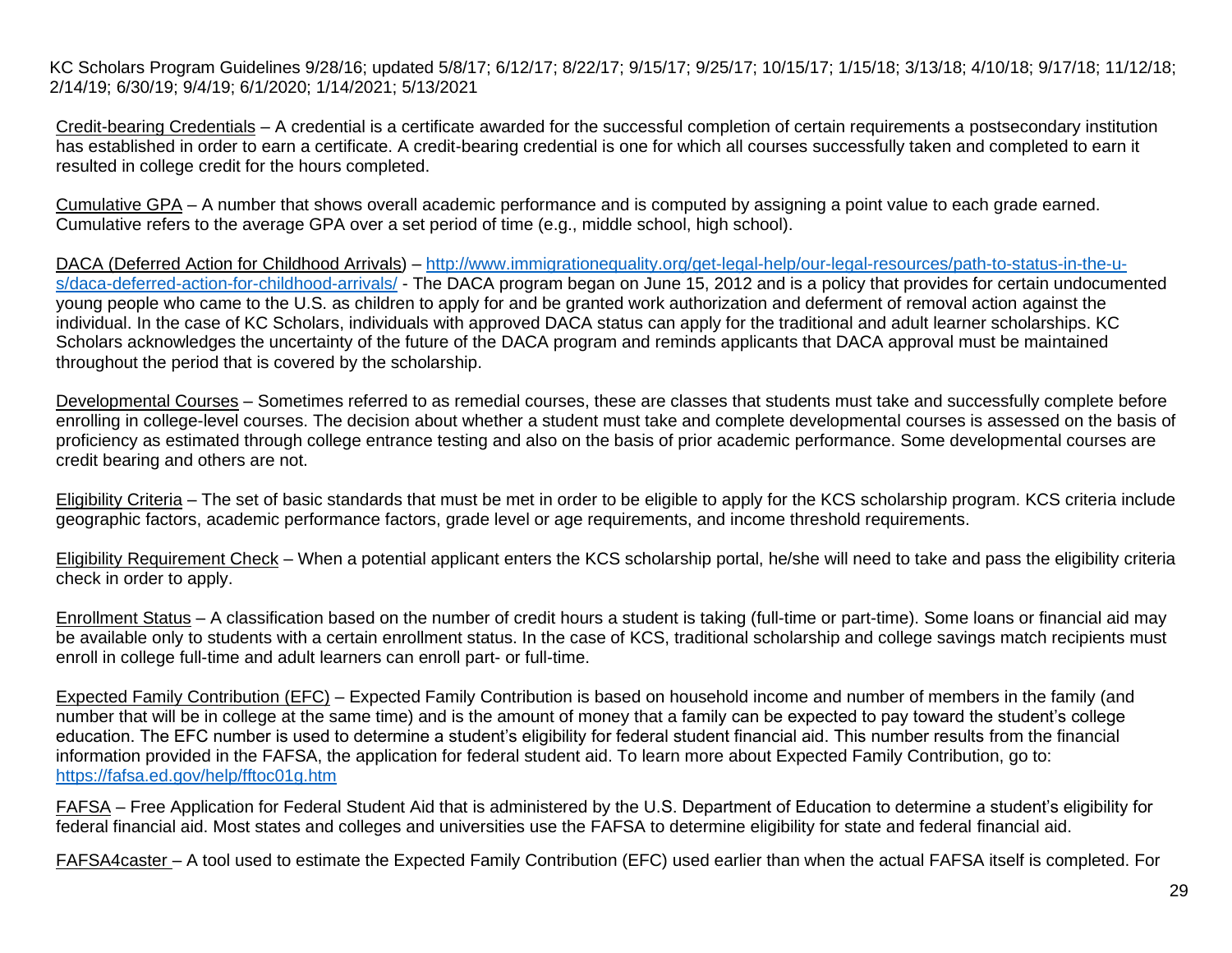KCS, traditional scholarship applicants (11<sup>th</sup> graders) and college savings match applicants (9<sup>th</sup> graders) will complete the FAFSA4caster as it will not yet be time to complete the FAFSA at the time when they apply for the KCS scholarship.

FAFSA Verification – About 30% of all FAFSA filers will be selected for verification which is the process of the college or university a student will be or is attending collecting documentation to validate the accuracy of the information provided on the FAFSA form and the resulting Expected Family Contribution (EFC).

GPA (Grade Point Average) – A number that shows overall academic performance and is computed by assigning a point value to each grade earned.

Investment – To allocate money into an account that may produce additional money in the form of generated income and then can be sold or used at a higher value than the original allocation of money. An investment can gain money or it can also lose some of its original value. A college savings (529) account is an investment as the account holder will select the type of investment they want their money put into.

Online Scholarship Portal – KCS uses an online portal for all scholarship applications, documentation, communication, rewarding notifications, renewal applications, notice of renewal, appeals, and all other processes to run the KCS program. The portal is accessible to scholarship applicants and awardees from the KCS website and also at apply.kcscholars.org

Postsecondary – Postsecondary is used to refer to any education that occurs after secondary or high school. College, university, postsecondary institution, and institution of higher education are terms that are used interchangeably.

Postsecondary Institution – This term is used to refer to a college or university and may also be called a higher education institution or an institution of higher education.

Program Guidelines – This document is referenced as the Program Guidelines for KCS and identifies the key requirements and processes related to a person's participation in KCS.

Renewal – The process of annually making an application to extend the KCS scholarship for another year. While many KCS scholarships can be earned for up to five total years, maximum, each scholarship is awarded or renewed on an annual basis. Further, the College Savings Match and Incentive program is not renewable.

Renewal Criteria – Criteria set forth by KCS (and contained in these guidelines) upon which decisions will be made regarding continuation of the KCS scholarship from year to year.

SAR (Student Aid Report) – The financial aid report provides individuals with basic information about their eligibility for federal student aid, including the Expected Family Contribution (EFC). The SAR is sent to students after the FAFSA is submitted.

SAT (Scholastic Achievement Test) – The SAT is a standardized test that is used by some colleges and universities to make admissions decisions.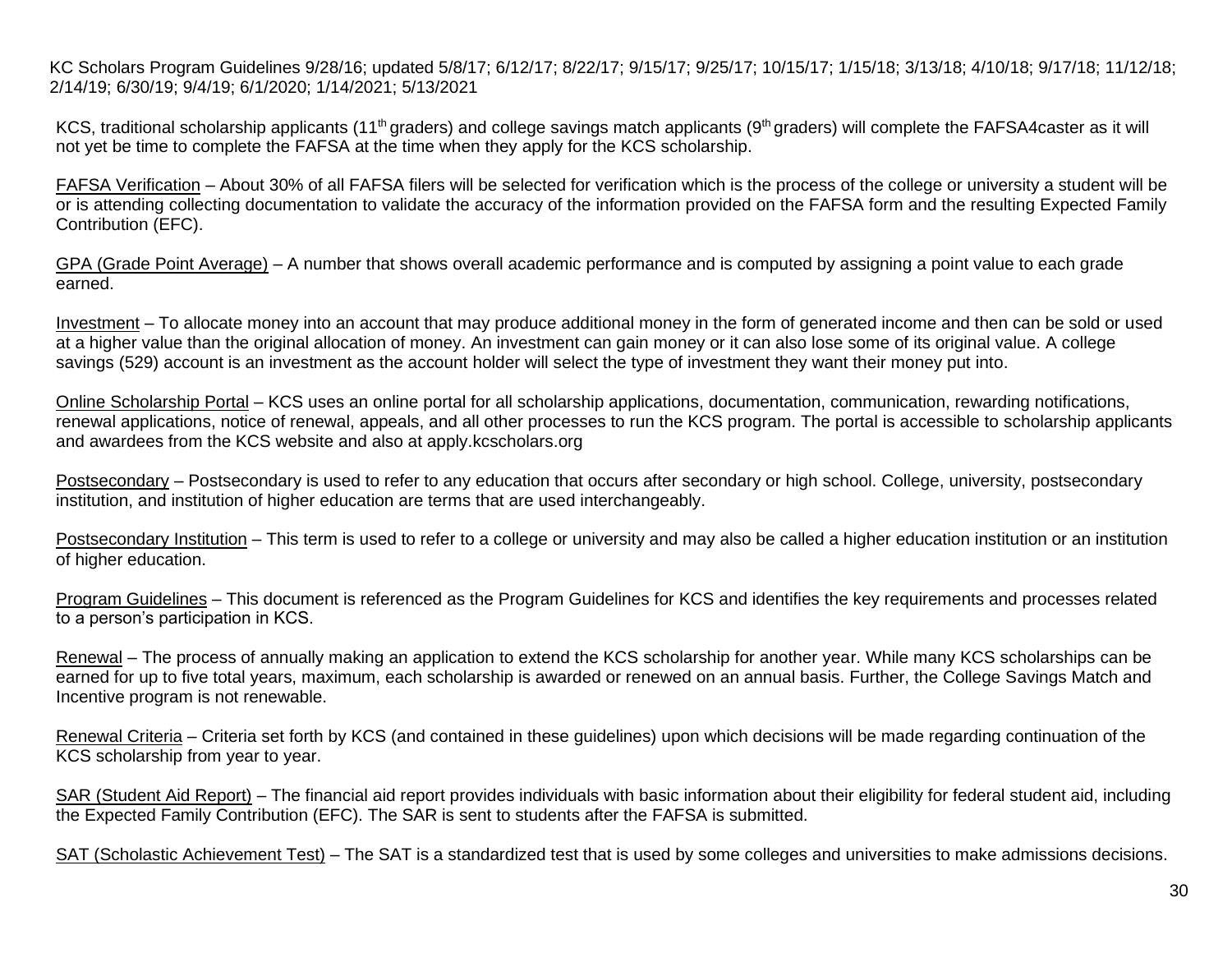Scholarship – A scholarship is gift aid or funds given to a student that do not need to be paid back. Scholarships are given to students that meet criteria set forth by the program to establish who is eligible to apply. Each scholarship program sets its own criteria and process for making awards.

Selection Criteria – Criteria set forth by KCS and upon which decisions will be made regarding awarding of the KCS scholarship after the initial application. Reviewers apply the Selection Criteria to award points to applicants based on answers provided on the application and ultimately to determine to whom scholarships should be awarded. As with most scholarship programs, selection criteria are not publicly published.

Transcript – The official record of a students' course work at a college or university, showing courses taken, credit hours attempted and completed, GPA (both term and cumulative), and number of college credit hours earned. Official Transcripts are awarded by each institution provided that a student is in good standing. KCS will only accept Official Transcripts in making determinations based on transcripts provided meaning that students must be in good standing with their respective schools/colleges in order to provide KCS with the required Transcript.

Undergraduate Degree – An associate's or bachelor's degree or a credit-bearing credential that is awarded to a student upon completion of the requirements established by a certain Postsecondary Institution.

Additional helpful glossaries are available at:

<https://bigfuture.collegeboard.org/get-in/applying-101/college-admission-glossary> <https://bigfuture.collegeboard.org/pay-for-college/financial-aid-101/financial-aid-glossary-learn-the-lingo> <http://www.campusexplorer.com/college-advice-tips/99638890/College-Prep-Glossary-From-Admissions-to-Work-Study/>